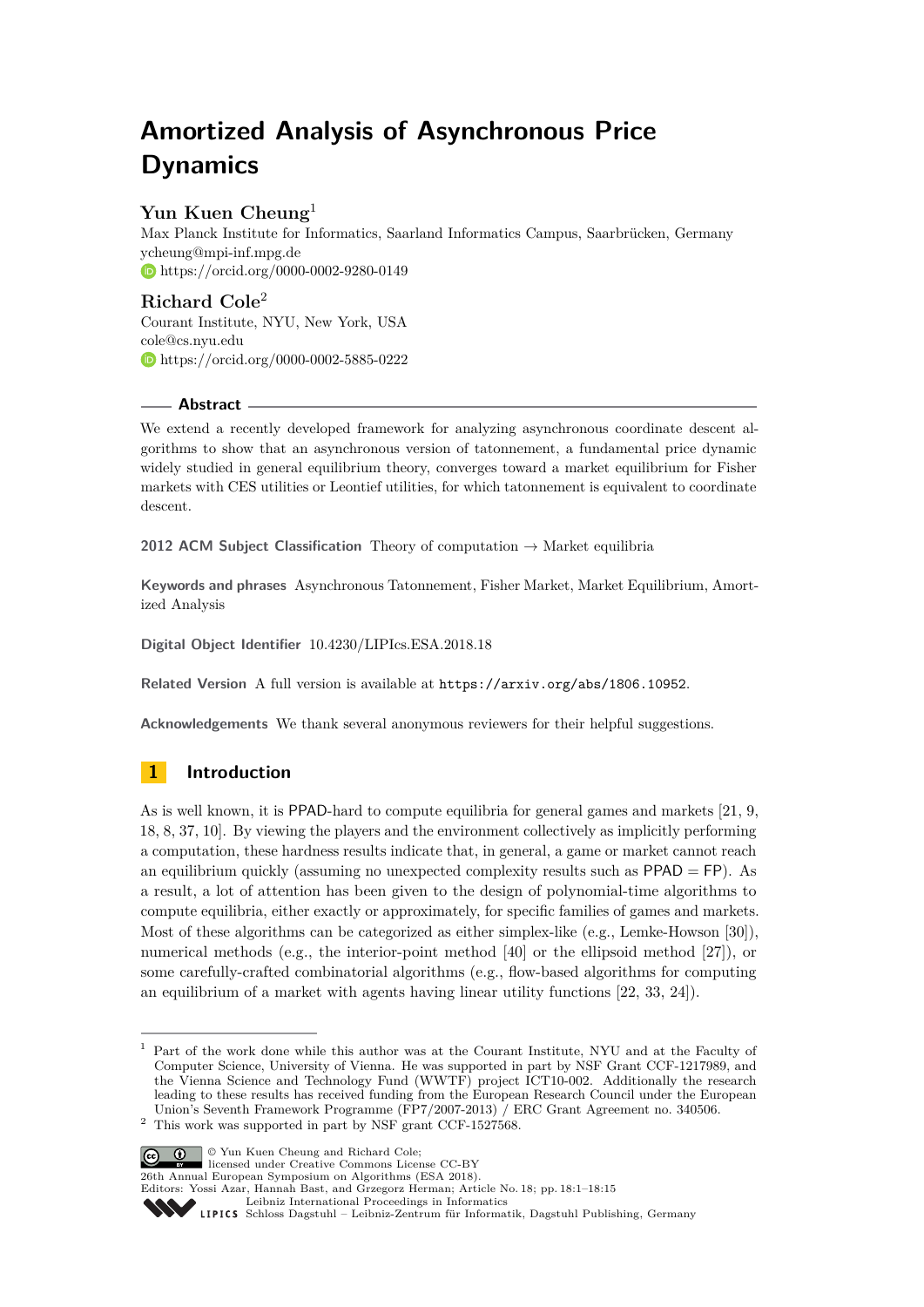#### **18:2 Amortized Analysis of Asynchronous Price Dynamics**

However, it seems implausible that these algorithms describe the implicit computations in games or markets. In particular, many markets appear to have a highly distributed environment. This would appear to preclude computations which require centralized coordination, which is essential for the three categories of algorithms above. Consequently, in order to justify equilibrium concepts, we want natural algorithms which could plausibly be running (in an implicit form) in the associated distributed environments. Moreover, since it is preferable not to assume centralized timing or coordination, a desirable feature of such natural algorithms is robustness against asynchrony, which means such algorithms should remain effective even in situations where information transfer takes time and agents make decisions (i.e., perform computations) with possibly outdated information.

A first candidate for a natural algorithm in markets is tatonnement: it adjusts the price of a good upward if there is too much demand, and downward if too little. Indeed, tatonnement was proposed alongside the concept of a market equilibrium by Walras [\[38\]](#page-14-3) in 1874. Since then, studies of market equilibria and tatonnement have received much attention in economics, operations research, and most recently in computer science; we list a small sample of the voluminous literature, focusing mainly on computer science works [\[2,](#page-12-3) [36,](#page-14-4) [23,](#page-13-7) [17,](#page-13-8) [19,](#page-13-9) [20,](#page-13-10) [14,](#page-12-4) [13,](#page-12-5) [35\]](#page-13-11). Underlying many of these works is the issue of what are plausible price adjustment mechanisms and in what types of markets they attain a market equilibrium.

The tatonnements studied in prior work have mostly been continuous, or discrete and synchronous. Cole and Fleischer [\[19\]](#page-13-9) observed that real-world market dynamics are highly distributed and hence presumably asynchronous. They argued that any realistic price dynamics must involve out-of-equilibrium trade in order to induce the imbalances leading to price updates. Further, they argued that simple rules with relatively low information requirements were more plausible. The lowest imaginable level of information would be for each seller to only know the demand for the good it was selling, and for any price updating to occur in a non-coordinated manner, i.e., asynchronously. Accordingly, they introduced the *Ongoing market model*, a model of a repeating market incorporating update dynamics, and they analyzed the performance of an asynchronous tatonnement in this market. The market also incorporated warehouses (buffers) to cope with supply and demand imbalances.

Cheung, Cole and Devanur [\[13\]](#page-12-5) showed that tatonnement is equivalent to coordinate descent on a convex function for several classes of Fisher markets, and consequently that a suitable synchronous tatonnement converges toward the market equilibrium in three general classes of markets: complementary-CES Fisher markets<sup>[3](#page-1-0)</sup>, substitute-CES Fisher markets, and Leontief Fisher markets; Cheung [\[11\]](#page-12-6) extended this to all nested-CES Fisher markets. In this paper, we show that this equivalence enables us to perform an amortized analysis to show that the corresponding asynchronous version of tatonnement converges toward the market equilibrium in these classes of markets; indeed, our analysis also covers Fisher markets in which some buyers have substitute-CES utility functions and others have complementary ones. We also note that the tatonnement for Leontief Fisher markets analyzed in [\[13\]](#page-12-5) had an unnatural constraint on the step sizes; our analysis removes that constraint.

Finally, we remark that it is by no means obvious that the existence of a convergence result for synchronous updating implies an analogous result for asynchronous updating. An example of a setting where an asynchronous result has yet to be achieved is proportional response dynamics [\[41,](#page-14-5) [4,](#page-12-7) [15\]](#page-12-8).

<span id="page-1-0"></span> $3$  i.e., markets in which the buyers all have complementary CES utilities.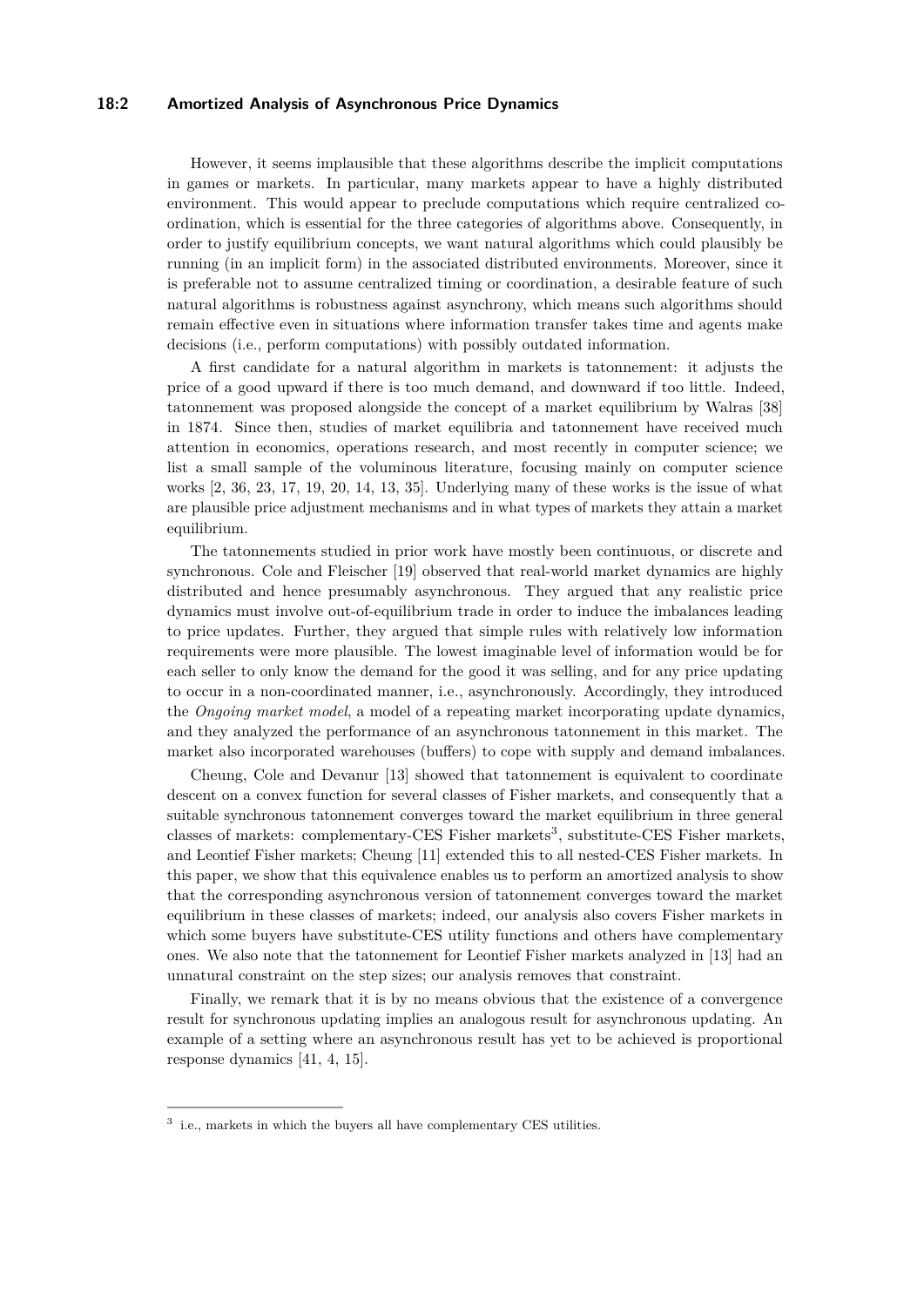**Technique of Analysis, and Comparison with the Companion Paper [\[16\]](#page-12-9).** In a companion paper [\[16\]](#page-12-9), we analyzed several versions of asynchronous coordinate descent. The analyses in both papers follow a common framework. We use an amortized analysis which relates the actual progress to the desired progress, where the desired progress is a constant fraction of the progress achieved with synchronous updating. The amortization is used to hide the difference between these two measures of progress by amortizing it over multiple updates. As we shall see, this difference is bounded by the squares of appropriate excess demand (resp. gradient) differences, and using Lipschitz gradient parameters, these can in turn be bounded by sum of the squares of recent changes to the prices (resp. coordinates). The final ingredient is to show that the progress is an upper bound on the square of the change to the updated price. Combining these ingredients yields a lower bound on the rate of progress.

In [\[16\]](#page-12-9), it was assumed that the underlying convex function has some *global* finite Lipschitz gradient parameters, which is a common assumption in optimization and machine learning. The main focus there is on the maximum possible degree of parallelism which permits linear speedup, and on a number of challenges to devising rigorous and complete analyses which handle the subtle interplay between randomness (choices of coordinates) and asynchrony.

However, in the asynchronous tatonnement setting we analyze here, there are no global finite Lipschitz gradient parameters. Instead, we use *local* Lipschitz gradient parameters, as was done implicitly in [\[13\]](#page-12-5); the consequence is that the rate of convergence depends on the starting point. Also, the only acceptable degree of parallelism is the maximal one, i.e., all sellers are adjusting prices independently in parallel. The challenge is to devise an asynchronous analysis while keeping the price update rule reasonable, i.e., having the step size be an absolute constant which is independent of the number of goods. This calls for a somewhat different potential function and analysis from the one used for the asynchronous coordinate descent analysis in [\[16\]](#page-12-9); the analysis also differs quite substantially from the synchronous tatonnement analyses in [\[13\]](#page-12-5).

**Relevance to Theoretical Computer Science.** Iterative procedures and dynamical systems are pervasive across multiple disciplines; a non-exhaustive list of such systems which have interested theorists includes bandwidth sharing (e.g., proportional response [\[39,](#page-14-6) [41,](#page-14-5) [15\]](#page-12-8)), SDD linear system solvers [\[28,](#page-13-12) [29\]](#page-13-13), distributed load balancing [\[26,](#page-13-14) [3\]](#page-12-10), bird flocking [\[6\]](#page-12-11), influence systems [\[7\]](#page-12-12) and the spread of information memes across the Internet [\[31\]](#page-13-15).

There have been many analyses of these systems, but one issue that has received relatively little attention is the timing of agents' actions. In most prior analyses, amenable timing schemes (e.g., synchronous or round robin updates) and perfect information retrieval were assumed, perhaps because they were more readily analyzed. However, typically these assumptions are unrealistic, and to better understand how these systems really behave, it is important to obtain asynchronous analyses of such systems. We believe the insight from our amortization framework may be useful in obtaining such analyses.

**Other Related Work.** In a similar spirit to our analysis, Cheung, Cole and Rastogi [\[14\]](#page-12-4) analyzed asynchronous tatonnement in certain Fisher markets. This earlier work employed a potential function which drops continuously when there is no update and does not increase when an update is made. This approach could be followed for the current market setting, but in the current work, we instead use a discrete analysis which has more in common with our asynchronous coordinate descent analyses in [\[16\]](#page-12-9). Our work differs from [\[14\]](#page-12-4) in two aspects. First, the update rule in [\[14\]](#page-12-4) is more restricted: they use *average excess demand* for updates, while our update rule allows an *arbitrary value between the maximum and minimum excess*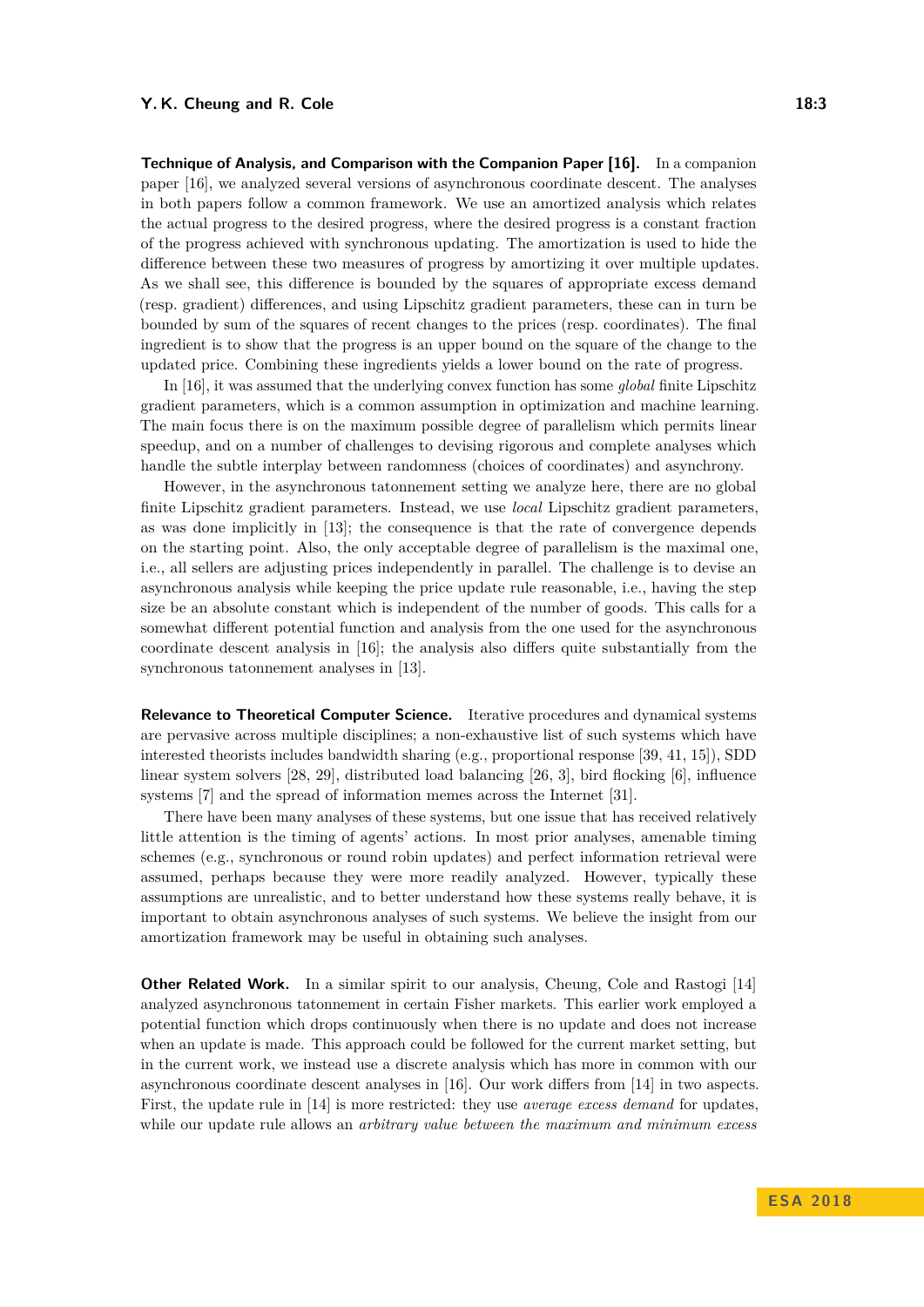#### **18:4 Amortized Analysis of Asynchronous Price Dynamics**

*demands*. Second, while the high-level idea is similar, our potential function is substantially different from (and more sophisticated than) the one in [\[14\]](#page-12-4), and the classes of markets covered by the two analyses are quite different.

In a recent work, Dvijotham et al. [\[25\]](#page-13-16) study a different asynchronous dynamics. In their setting sellers are boundedly rational and buyers are myopic (i.e., best responding). More specifically, the base (zero) level for the sellers is to be best responding, and level  $k+1$  is obtained by best responding to level *k* sellers. They show that this system converges linearly to the market equilibrium in suitable Fisher markets including substitute-CES markets.

For the closely related topic of learning dynamics in games, where updates are based on the payoffs received by agents, again, the classical approach assumes synchronous or round-robin updates with up-to-date payoffs; models with stochastic update schedules were also studied previously (e.g., in [\[5,](#page-12-13) [1,](#page-12-14) [32\]](#page-13-17)), while learning dynamics with delayed payoffs [\[34\]](#page-13-18) were studied recently.

#### <span id="page-3-1"></span>**2 Preliminaries and Results**

**Fisher Market.** In a Fisher market, there are *n* perfectly divisible goods and *m* buyers. Without loss of generality, the supply of each good is normalized to be one unit. Each buyer *i* has a utility function  $u_i : \mathbb{R}^n_+ \to \mathbb{R}$ , and a budget of size  $e_i$ . At any given price vector  $\mathbf{p} \in \mathbb{R}_+^n$ , each buyer purchases a maximum utility affordable collection of goods. More precisely,  $\mathbf{x}_i \in \mathbb{R}_+^n$  is said to be a demand of buyer *i* if  $\mathbf{x}_i \in \arg \max_{\mathbf{x}' : \; \mathbf{x}' \cdot \mathbf{p} \leq e_i} u_i(\mathbf{x}')$ .

A price vector  $\mathbf{p}^* \in \mathbb{R}_+^n$  is called a *market equilibrium* if at  $\mathbf{p}^*$ , there exists a demand  $\mathbf{x}_i$ of each buyer *i* such that

$$
p_j^* > 0 \Rightarrow \sum_{i=1}^m x_{ij} = 1
$$
 and  $p_j^* = 0 \Rightarrow \sum_{i=1}^m x_{ij} \le 1.$ 

We note that in the markets we studied here, the demand at any price vector is unique. In these markets, we let  $z_j := \sum_{i=1}^m x_{ij} - 1$  denote the excess demand for good *j*.

**CES utilities.** In this paper, each buyer *i*'s utility function is of the form

*,*

$$
u_i(\mathbf{x}_i) = \left(\sum_{j=1}^n a_{ij} \cdot (x_{ij})^{\rho_i}\right)^{1/\rho_i}
$$

for some  $-\infty \leq \rho_i < 1$ , where each  $a_{ij}$  is a non-negative number.  $u_i(\mathbf{x}_i)$  is called a Constant Elasticity of Substitution (CES) utility function. They are a class of utility functions often used in economic analysis. The limit as  $\rho_i \to -\infty$  is called a Leontief utility, usually written as  $u_i(\mathbf{x}_i) = \min_j \frac{x_{ij}}{c_{ij}}$  $\frac{x_{ij}}{c_{ij}}$ <sup>[4](#page-3-0)</sup>; and the limit as  $\rho_i \to 0$  is called a Cobb-Douglas utility, usually written as  $\prod_j x_{ij}^{a_{ij}}$ , with  $\sum_j a_{ij} = 1$ . The utilities with  $\rho_i \leq 0$  capture goods that are complements, and those with  $\rho_i \geq 0$  goods that are substitutes. Accordingly, when  $\rho_i \leq 0$ , we say the utility function is a complementary CES utility function, and when  $\rho_i \geq 0$  we say it is a substitute CES utility function.

<span id="page-3-0"></span><sup>&</sup>lt;sup>4</sup> The utility function  $u_i(\mathbf{x}) = \min_j \frac{x_{ij}}{c_{ij}}$  can be seen as the limit of  $u_i(\mathbf{x}) = \left(\sum_j \left(\frac{x_{ij}}{c_{ij}}\right)^{\rho_i}\right)^{\frac{1}{\rho_i}}$  as  $\rho_i \searrow -\infty$ .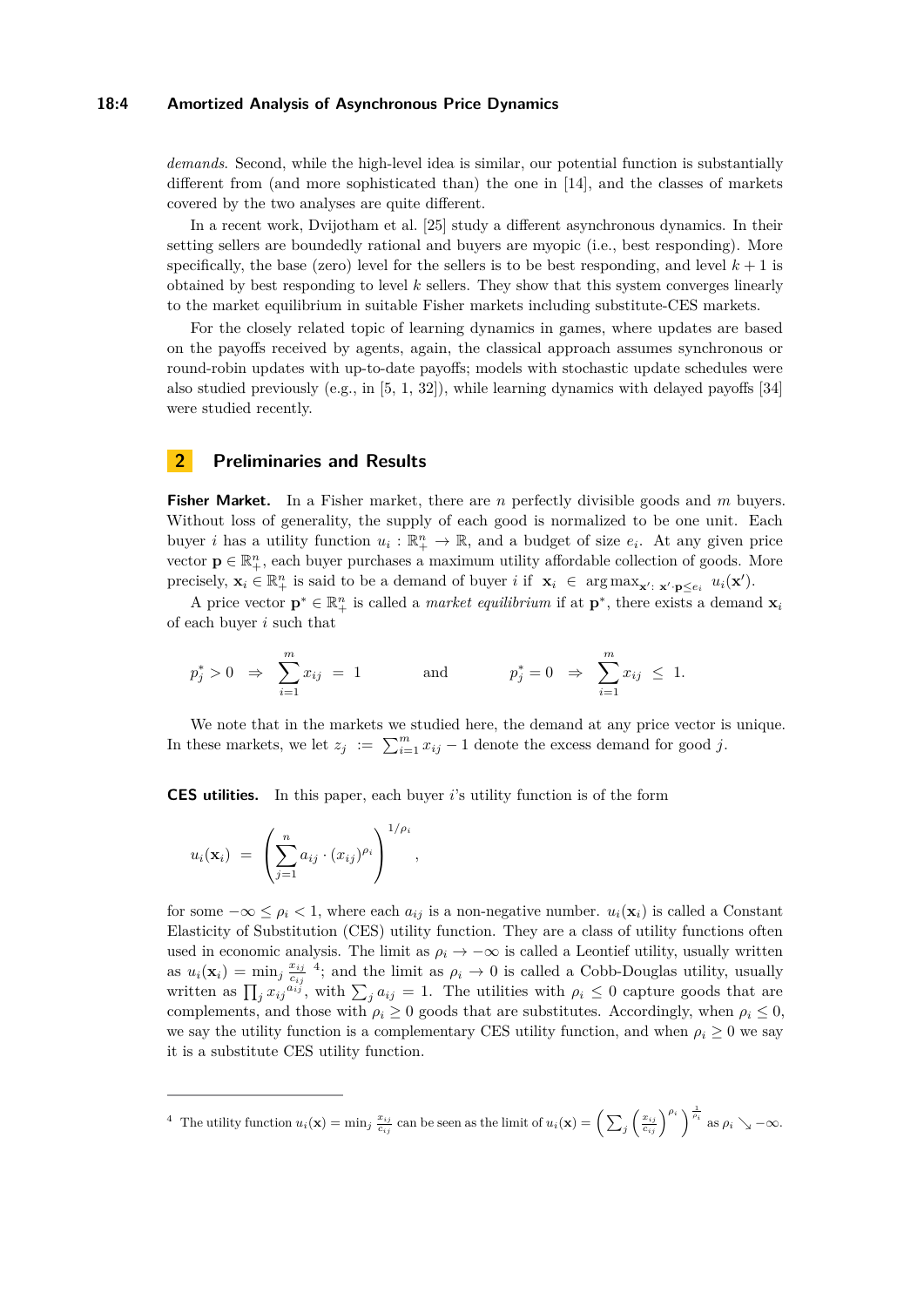**Directly Related Prior Results and Our Results.** Cheung, Cole and Devanur [\[13\]](#page-12-5) showed that tatonnement is equivalent to coordinate descent on a convex function  $\phi$  for Fisher markets with buyers having complementary-CES or Leontief utility functions (and in a later version of the paper, substitute-CES utility functions too). To be specific, [\[13\]](#page-12-5) showed that for the convex function

$$
\phi(\mathbf{p}) = \sum_{k=1}^{n} p_k + \sum_{i=1}^{m} e_i \cdot \log \hat{u}_i(\mathbf{p}),
$$

where  $\hat{u}_i(\mathbf{p})$  is the optimal utility that buyer *i* attains at price vector **p** with a unit of spending, we have that  $\nabla_i \phi(\mathbf{p}) = -z_i(\mathbf{p})$ . The corresponding update rule is

<span id="page-4-0"></span>
$$
p'_j \leftarrow p_j \cdot [1 + \lambda \cdot \min\{z_j, 1\}], \tag{1}
$$

where  $\lambda > 0$  is a suitable constant. As the update rule is multiplicative, they assumed that the initial prices were positive.

As argued in [\[19\]](#page-13-9), when the economic activity is occurring over time, it is natural to base each price update for a good on the excess demand observed by its seller since the time of the last price update to her good (possibly weighted toward more recent sales). This perceived excess demand can be written as the product of the length of the time interval with an instantaneous excess demand at some specific time in this interval, which yields the following modification of update rule [\(1\)](#page-4-0).

<span id="page-4-1"></span>
$$
p'_j \leftarrow p_j \cdot [1 + \lambda \cdot \min\{\tilde{z}_j, 1\} \cdot (t - \alpha_j(t))], \tag{2}
$$

where  $\alpha_j(t)$  denotes the time of the latest update to price *j strictly* before time *t*,  $\tilde{z}_j$  is a value between the minimum and maximum instantaneous excess demands during the time interval  $(\alpha_i(t), t)$ , and  $\lambda > 0$  is a suitable constant. We assume that  $t - \alpha_i(t) \leq 1$  for all  $t \geq 0$  and for all goods *j*.

As we will see, having  $\lambda \leq 1/25.5$  suffices. In comparison, in the synchronous version [\[13\]](#page-12-5), *λ* ≤ 1*/*6 suffices. This implies that the step sizes of the asynchronous tatonnement can be kept at a constant fraction of those used in its synchronous counterpart.

<span id="page-4-3"></span>**Findmenterial 1.** For  $\lambda \leq 1/25.5$ , asynchronous tatonnement price updates using rule [\(2\)](#page-4-1) *converge linearly toward the market equilibrium in any complementary-CES market, and they converge in any Leontief Fisher market.*

<span id="page-4-2"></span> $\triangleright$  **Theorem 2.** Let M be a Fisher market in which buyers have CES utility functions. *Suppose that*  $\rho := \max_i \rho_i < 1$  *and*  $\min_i \rho_i > -\infty$  *in* M*. Let*  $E := \max\{1/(1-\rho), 1\}.$ *Then for*  $\lambda \leq 1/(26E)$ , asynchronous tatonnement price updates using rule [\(2\)](#page-4-1) *converge linearly toward the market equilibrium.*

Here, we focus on the result concerning complementary-CES Fisher markets; the analyses for the other cases are deferred to the full version. The analysis for Theorem [2](#page-4-2) is just a small modification of the complementary case. For the Leontief Fisher markets, while the first part of the analysis is identical to the complementary case, this is not enough to demonstrate convergence, and to do so requires substantially more effort.

In an earlier version of this paper [\[12\]](#page-12-15) on arXiv, we proved Theorem [1](#page-4-3) (except that  $\lambda$  was slightly larger) using a potential function which decreases continuously over time, as was the case for the analyses in [\[20,](#page-13-10) [14\]](#page-12-4) also. We believe the current analysis is considerably simpler. The main advantage of the prior analysis at this point is that we extended it to account for the warehouses in the Ongoing market model, albeit with a quite non-trivial argument. This seems possible with the potential function in the present paper too, but we suspect it would be of interest to at most a few specialists.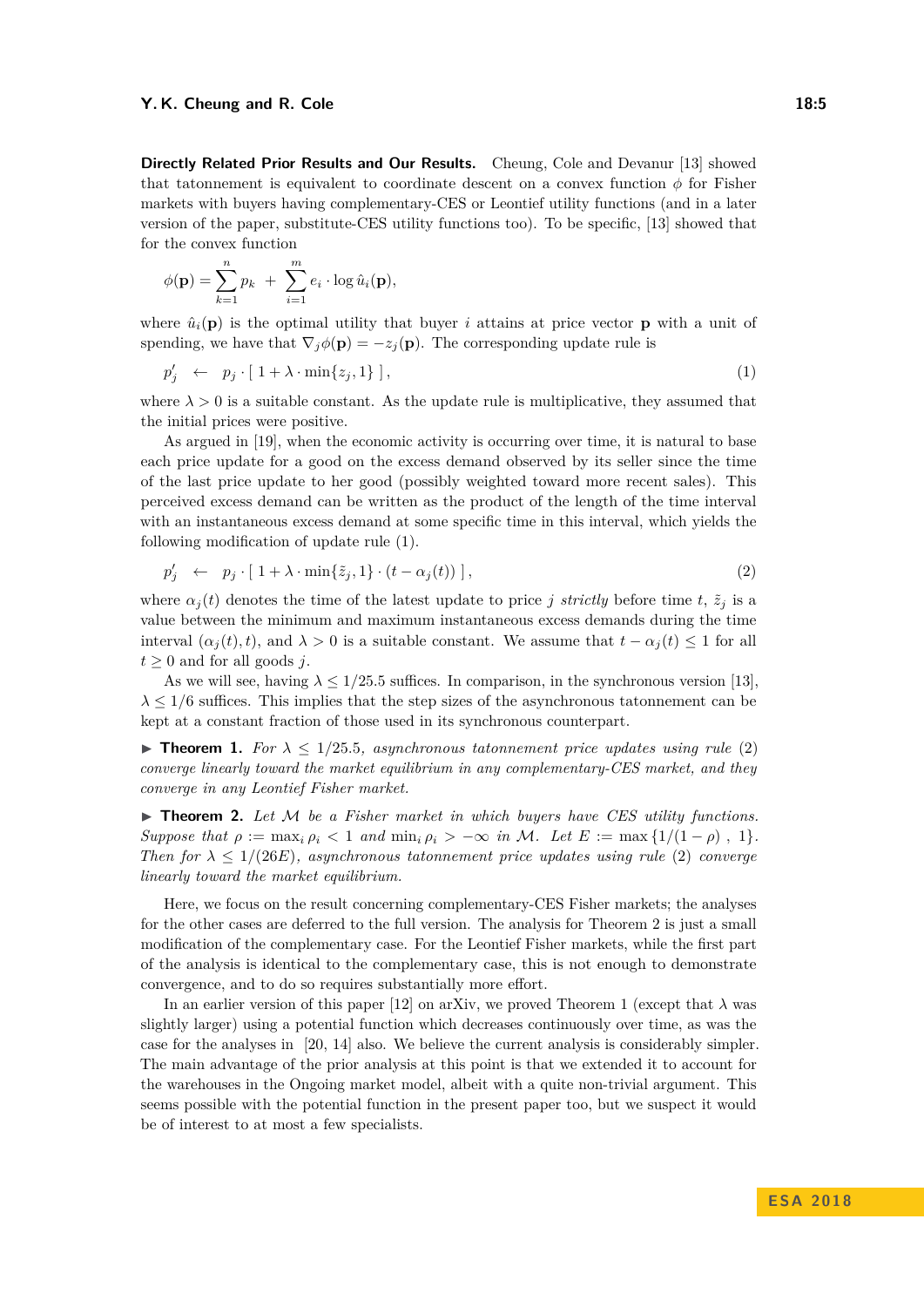**Standard Notation in Coordinate Descent.** Let  $e_j$  denote the unit vector along coordinate (in our context, price) *j*. A function *F* is *L*-Lipschitz-smooth if for any  $\mathbf{p}, \Delta \mathbf{p} \in \mathbb{R}^n$ ,  $\|\nabla F(\mathbf{p}+\Delta \mathbf{p})-\nabla F(\mathbf{p})\| \leq L \cdot \|\Delta \mathbf{p}\|$ . For any coordinates *j*, *k*, a function *F* is  $L_{ik}$ -Lipschitzsmooth if for any  $\mathbf{p} \in \mathbb{R}^n$  and  $r \in \mathbb{R}$ ,  $|\nabla_k F(\mathbf{p} + r \cdot \mathbf{e}_j) - \nabla_k F(\mathbf{p})| \leq L_{jk} \cdot |r|$ . Also, as is standard,  $L_j$  denotes  $L_{jj}$ .

## **3 Key Ideas and Lemmas**

For simplicity, we assume that at any particular time *t*, there is at most one update to one good. In general, since there is no coordination between price updates of different goods, it is possible that the prices of two goods are updated at the same *moment*; but by using any arbitrary tie-breaking (perturbation) rule, our analysis extends to such cases.

Recall update rule [\(2\)](#page-4-1). For the purposes of our analysis, for each update we now need to know the elapsed time since the previous update to the same coordinate, or since time 0 if it is the first update to that coordinate; for the update at time  $\tau$ , we denote this by  $\Delta t_{\tau}$ . As explained in [\[19\]](#page-13-9), in the Ongoing market model, all the sellers need to know is the size of their warehouse stock at the times of the current update and the previous update, which seem to be very natural information. We let  $\alpha_i(\tau)$  denote the time of the most recent update to  $p_i$  *strictly* before time  $\tau$ , or time 0 if there is no previous update to this price. We let  $\alpha(\tau)$  denote the time of the most recent update to *any* price *strictly* before time  $\tau$ , or time 0 if there is no previous update to any price. And we let  $\delta_{\tau} := \tau - \alpha(\tau)$ , the elapsed time since the most recent previous update to any price.

Suppose there is an update at time  $t$ . We let  $p_{k_t}$  denote the price updated at time  $t$ , we let  $p_{k_t}^t$  denote its updated value, and  $p_{k_t}^{t-}$  its value right before this update; note that  $p_{k_t}^{t-} \equiv p_{k_t}^{\alpha(t)}$  $\alpha_{k_t}^{(\alpha)} \equiv p_{k_t}^{t-\delta_t}$ . Let  $\Delta p_{k_t}^t := p_{k_t}^t - p_{k_t}^{t-}$ . Also, we let  $\tilde{z}_{k_t}^t$  denote the value of the excess demand used in the update to price  $p_{k_t}$  at time *t*. Finally, we let  $\Gamma^t_{k_t} := \max\{1, \tilde{z}^t_{k_t}\}/(\lambda p_{k_t}^{t-})$ . Then update rule [\(2\)](#page-4-1) can be rewritten in the following form:

<span id="page-5-0"></span>
$$
p_{k_t}^t \leftarrow p_{k_t}^{t-} + \frac{1}{\Gamma_{k_t}^t} \cdot \tilde{z}_{k_t}^t \cdot \Delta t. \tag{3}
$$

In our analysis, when we write  $\sum_{\tau \in I}$ , where *I* is a time interval, the summation is summing over all updates that occurred in time interval *I*.

Let  $z_k^t$  be the instantaneous excess demand for good  $k$  right before a price update at time *t*. We note that  $z_k^t = -\nabla_k \phi(\mathbf{p}^{\alpha(t)})$ . For each update  $\tau$ , let  $z_k^{\max,\tau}$  and  $z_k^{\min,\tau}$  denote the maximum and minimum of accurate excess demand values of good *k* in the time interval  $(\alpha_{k_{\tau}}(\tau), \tau).$ 

We also need to define local Lipschitz parameters:  $L_{jk}^{[\tau_a, \tau_b]}$  is an upper bound on the Lipschitz gradient parameter  $L_{jk}$  of the function  $\phi$  within a rectangular hull of those prices which might appear in the time interval  $[\tau_a, \tau_b]$ . Observe that in update rule [\(2\)](#page-4-1), since  $|\min\{\tilde{z}_i,1\}| \leq 1$  always, the above-mentioned rectangular hull is finitely bounded, and furthermore, it shrinks as  $\lambda$  gets smaller.

We use the following three lemmas. Lemma [3](#page-6-0) is modified from a standard lemma in coordinate descent to accommodate local Lipschitz gradient continuity. Lemma [4](#page-6-1) is a direct consequence of the Power-Mean inequality. Lemma [5](#page-6-2) is a simple algebra exercise. See the full version for the missing proofs.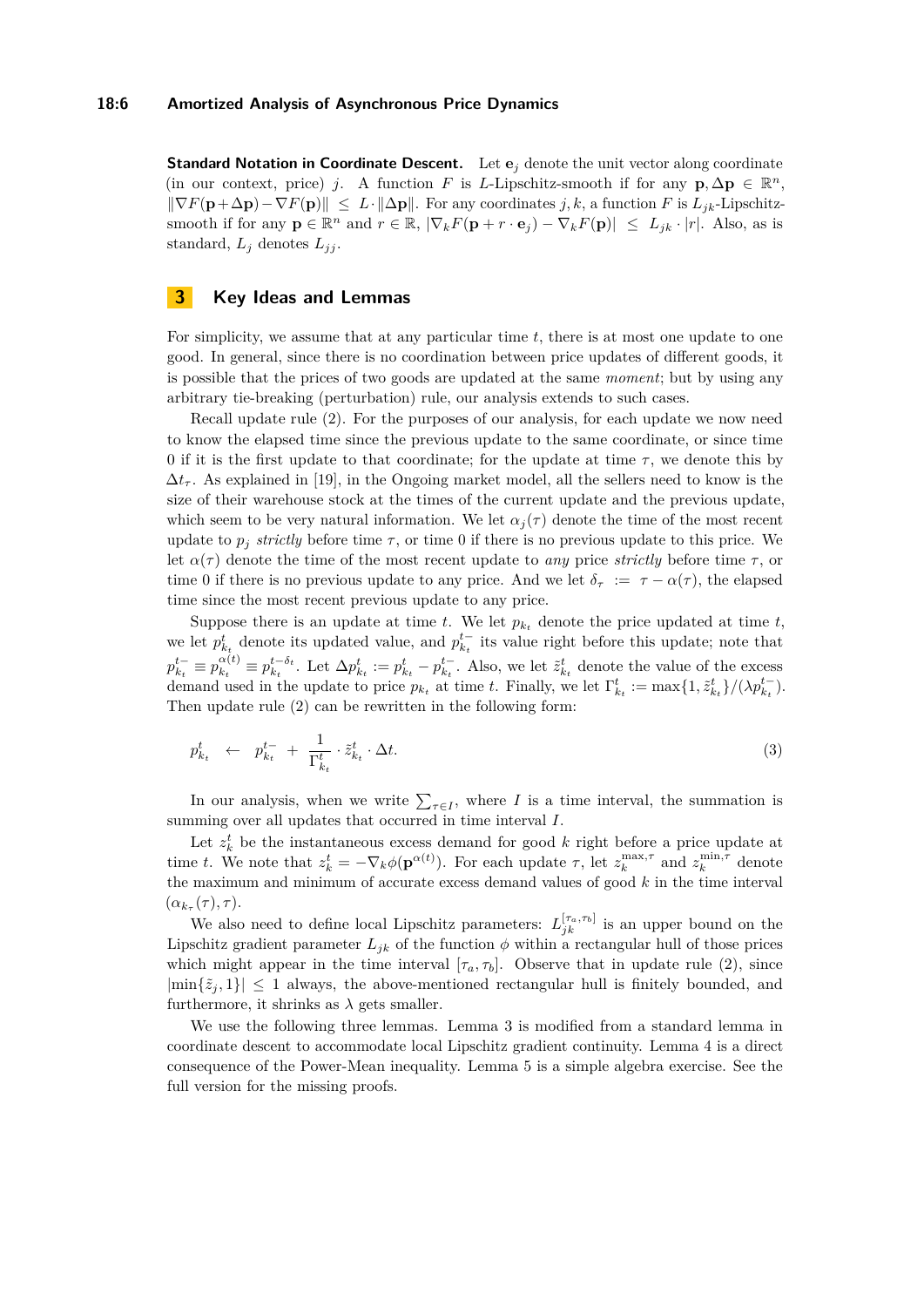#### **Y. K. Cheung and R. Cole 18:7 18:7 18:7**

<span id="page-6-0"></span> $\blacktriangleright$  **Lemma 3.** *Suppose there is an update to coordinate*  $k_t$  *at time t according to rule* [\(2\)](#page-4-1)*, and suppose that*  $\lambda \leq 1/10$ *. Recall that*  $\tilde{z}_{k_t}$  *is the value used in applying rule* [\(2\)](#page-4-1)*. Then* 

$$
\phi(\mathbf{p}^{\alpha(t)}) - \phi(\mathbf{p}^t) \geq \frac{\Gamma_{k_t}^t}{4} \cdot \frac{(\Delta p_{k_t}^t)^2}{\Delta t} - \frac{1}{\Gamma_{k_t}^t} \cdot (z_{k_t}^t - \tilde{z}_{k_t})^2 \cdot |\Delta t|.
$$

<span id="page-6-1"></span>**Example 1.** Suppose that  $w_1, w_2, \dots, w_\ell$  and  $y_1, y_2, \dots, y_\ell$  are non-negative numbers. Then  $\left(\sum_{j=1}^{\ell} w_j y_j\right)^2 \le \left(\sum_{j=1}^{\ell} w_j\right) \left(\sum_{j=1}^{\ell} w_j \cdot (y_j)^2\right).$ 

<span id="page-6-2"></span>**Example 1** Lemma [3,](#page-6-0) suppose that  $\tilde{z}'_{k_t}$  were used instead of  $\tilde{z}_{k_t}$  in update rule [\(3\)](#page-5-0), but *with*  $\Gamma^t_{k_t}$  *unchanged. Let the new*  $\Delta p_{k_t}$  *value be*  $\Delta' p_{k_t}^t$ *. Then* 

$$
\Gamma_{k_t}^t \cdot \frac{(\Delta p_{k_t}^t)^2}{\Delta t} \geq \frac{\Gamma_{k_t}^t}{2} \cdot \frac{(\Delta' p_{k_t}^t)^2}{\Delta t} - \frac{1}{\Gamma_{k_t}^t} \cdot (\tilde{z}_{k_t} - \tilde{z}_{k_t}')^2 \cdot \Delta t.
$$

In the RHS of the inequality in Lemma [3,](#page-6-0) we call the first term,  $\frac{\Gamma_{t_t}^t}{4} \cdot \frac{(\Delta p_{t_t}^t)^2}{\Delta t}$  $\frac{P_{k_t}}{\Delta t}$ , a progress term, and we call the second term,  $-\frac{1}{\Gamma_{k_t}^t} \cdot (z_{k_t}^t - \tilde{z}_{k_t})^2 \cdot |\Delta t|$ , an error term. The progress term is cut into two halves. The first half will be used to demonstrate progress of the convergence, while the second half will be saved to compensate for the error terms in subsequent updates. Accordingly, we design a potential function  $\Phi(t)$  of the form  $\Phi(t) := \phi(\mathbf{p}^t) + A(t)$ , where  $A(t) \geq 0$  for all *t* and  $A(0) = 0$ . We call  $A(t)$  the *amortization bank*; its purpose is to save portions of the progress terms for future compensations.

By showing that  $\Phi(t)$  reduces by a constant fraction  $\varepsilon$  in every  $\mathcal{O}(1)$  time units, we can deduce that  $\phi(\mathbf{p}^t) \leq \Phi(t) \leq \Phi(0) \cdot (1 - \varepsilon)^{\Theta(t)} = \phi(\mathbf{p}^{\circ}) \cdot (1 - \varepsilon)^{\Theta(t)}$ , as desired.

We define the function  $A(t)$  as follows:

$$
A(t) = c_1 \sum_{\tau \in (t-1,t]} \sum_{k \neq k_{\tau}} (1 + \mathbb{1}[\mathcal{E}(k,\tau,t)]) \cdot L_{k_{\tau},k}^{[\tau,\tau+1]} \cdot \frac{p_k^{\tau}}{p_{k_{\tau}}^{\tau-}} \cdot \frac{(\Delta p_{k_{\tau}}^{\tau})^2}{\Delta t_{\tau}},
$$

where  $c_1 > 0$  is a constant we will determine later, and  $\mathcal{E}(k, \tau, t)$  denotes the event that price *k* is *not* updated during the time interval  $(\tau, t]$ .

## **4 Analysis**

Suppose there is an update at time  $t \geq 2$ . We let  $t_a$  denote the time of the latest update *strictly* before time  $(t-2)$ , if any; otherwise, we let  $t_a = 0$ . We let  $t_b$  denote the time of the earliest update in the time interval  $[t-1, t]$ . By Lemma [3,](#page-6-0)

<span id="page-6-3"></span>
$$
\sum_{\tau \in (t_a, t]} [\Phi(\alpha(\tau)) - \Phi(\tau)]
$$
\n
$$
\geq \sum_{\tau \in (t_a, t]} \left[ \frac{\Gamma_{k_{\tau}}^{\tau}}{4} \cdot \frac{(\Delta p_{k_{\tau}}^{\tau})^2}{\Delta t_{\tau}} - \frac{1}{\Gamma_{k_{\tau}}^{\tau}} (z_{k_{\tau}}^{\tau} - \tilde{z}_{k_{\tau}}^{\tau})^2 \cdot \Delta t_{\tau} \right] + A(t_a) - A(t)
$$
\n
$$
\stackrel{(*)}{\geq} \sum_{\tau \in (t_a, t]} \left[ \frac{\Gamma_{k_{\tau}}^{\tau}}{4} \cdot \frac{(\Delta p_{k_{\tau}}^{\tau})^2}{\Delta t_{\tau}} - \frac{1}{\Gamma_{k_{\tau}}^{\tau}} (z_{k_{\tau}}^{\max, \tau} - z_{k_{\tau}}^{\min, \tau})^2 \cdot \Delta t_{\tau} \right] + A(t_a) - A(t). \tag{4}
$$

Inequality (∗) holds because in the tatonnement setting, both the accurate excess demand  $z_{k_{\tau}}^{\tau}$  and the inaccurate excess demand  $\tilde{z}_{k_{\tau}}^{\tau}$  must lie between  $z_{k_{\tau}}^{\max,\tau}$  and  $z_{k_{\tau}}^{\min,\tau}$ .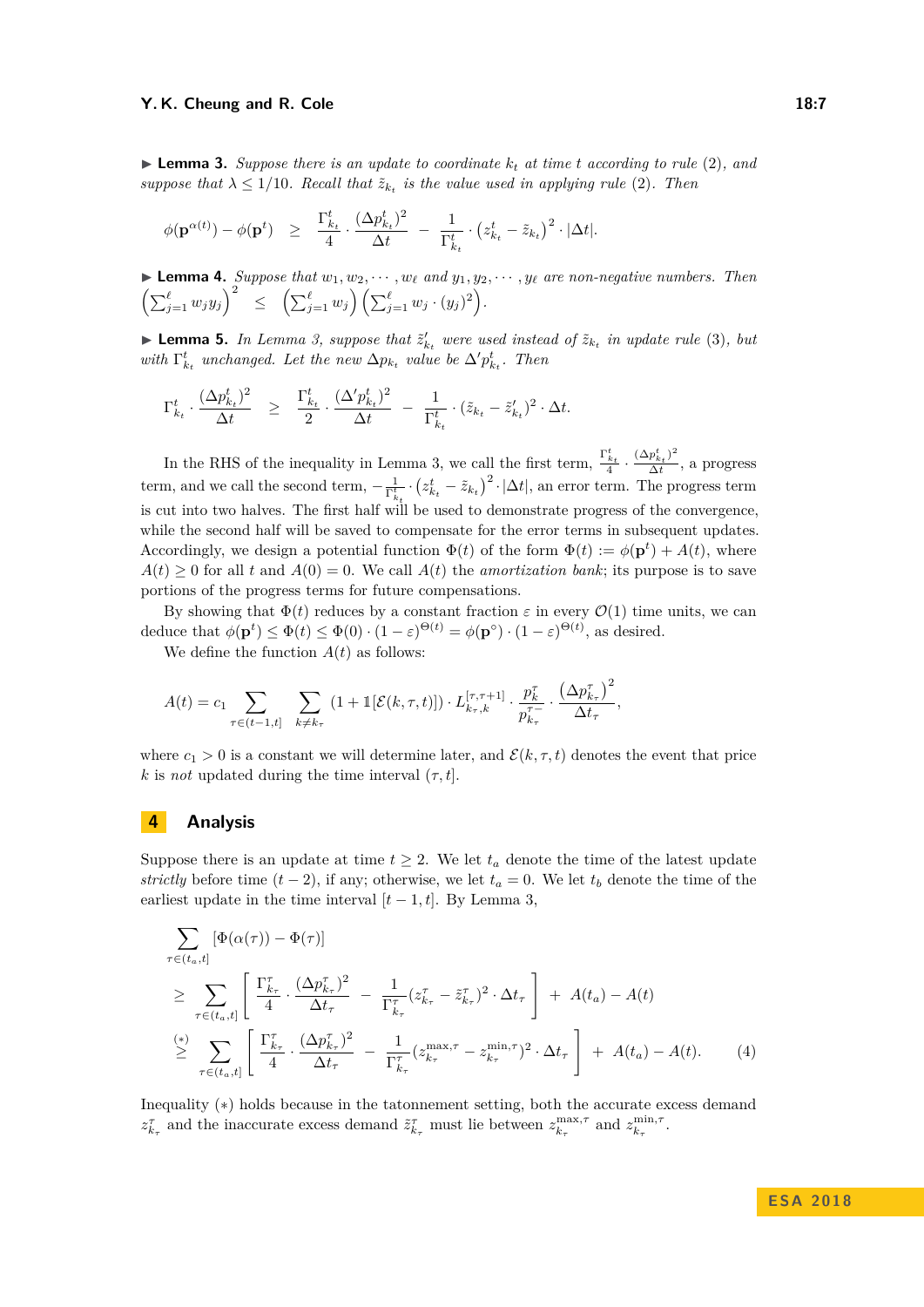#### **18:8 Amortized Analysis of Asynchronous Price Dynamics**

For any  $\nu \in (\alpha_{k_{\tau}}(\tau), \tau)$ , let  $\Delta' p_{k_{\tau}}^{\nu}$  denote the  $\Delta p_{k_{\tau}}$  value if there were an update at time *ν* to price  $p_{k_{\tau}}$  using the accurate excess demand  $z_{k_{\tau}}^{\nu}$ . By Lemma [5,](#page-6-2) for each  $\tau \in (t_a, t]$ ,

<span id="page-7-0"></span>
$$
\frac{\Gamma_{k_{\tau}}^{\tau}}{8} \cdot \frac{(\Delta p_{k_{\tau}}^{\tau})^2}{\Delta t_{\tau}}
$$
\n
$$
\geq \sum_{\nu \in (\max\{t_a, \alpha_{k_{\tau}}(\tau)\}, \tau]} \left[ \frac{\Gamma_{k_{\tau}}^{\tau}}{16} \cdot \frac{(\Delta' p_{k_{\tau}}^{\nu})^2}{\Delta t_{\tau}} \cdot \frac{\delta_{\nu}}{\Delta t_{\tau}} - \frac{1}{8\Gamma_{k_{\tau}}^{\tau}} (z_{k_{\tau}}^{\nu} - \tilde{z}_{k_{\tau}}^{\tau})^2 \cdot \delta_{\nu} \right]
$$
\n
$$
\geq \frac{\Gamma_{k_{\tau}}^{\tau}}{16} \left( \sum_{\nu \in (\max\{t_a, \alpha_{k_{\tau}}(\tau)\}, \tau]} \frac{(\Delta' p_{k_{\tau}}^{\nu})^2}{(\Delta t_{\tau})^2} \cdot \delta_{\nu} \right) - \frac{1}{8\Gamma_{k_{\tau}}^{\tau}} \cdot (z_{k_{\tau}}^{\max, \tau} - z_{k_{\tau}}^{\min, \tau})^2. \tag{5}
$$

For any *k* and any time *ν*, let  $\beta_k(\nu)$  denote the time of the earliest update to price *k* on or after time  $\nu$ . Combining [\(4\)](#page-6-3) and [\(5\)](#page-7-0) yields

$$
\sum_{\tau \in (t_{a},t]} [\Phi(\alpha(\tau)) - \Phi(\tau)]
$$
\n
$$
\geq \sum_{\tau \in (t_{a},t]} \sum_{\nu \in (\max\{t_{a}, \alpha_{k_{\tau}}(\tau)\}, \tau]} \frac{\Gamma_{k_{\tau}}^{\tau} \cdot (\Delta' p_{k_{\tau}}^{\nu})^{2}}{16} \cdot \delta_{\nu}
$$
\n
$$
+ \left[ \sum_{\tau \in (t_{a},t]} \frac{\Gamma_{k_{\tau}}^{\tau} \cdot (\Delta p_{k_{\tau}}^{\tau})^{2}}{8} + A(t_{a}) - A(t) \right] - \sum_{\tau \in (t_{a},t]} \frac{9}{8\Gamma_{k_{\tau}}^{\tau}} \cdot (z_{k_{\tau}}^{\max,\tau} - z_{k_{\tau}}^{\min,\tau})^{2}
$$
\n
$$
\geq \frac{1}{16} \sum_{\nu \in (t_{a},t_{b}]} \delta_{\nu} \sum_{k=1}^{n} \frac{\Gamma_{k}^{\beta_{k}(\nu)} \cdot (\Delta' p_{k}^{\nu})^{2}}{(\Delta t_{\beta_{k}(\nu)})^{2}} - \sum_{\tau \in (t_{a},t]} \frac{9}{8\Gamma_{k_{\tau}}^{\tau}} \cdot (z_{k_{\tau}}^{\max,\tau} - z_{k_{\tau}}^{\min,\tau})^{2}
$$
\n
$$
+ \left[ \sum_{\tau \in (t_{a},t]} \frac{\Gamma_{k_{\tau}}^{\tau} \cdot (\Delta p_{k_{\tau}}^{\tau})^{2}}{8} + A(t_{a}) - A(t) \right]
$$
\n
$$
\geq \frac{1}{16} \sum_{\nu \in (t_{a},t_{b}]} \delta_{\nu} \left[ \sum_{k=1}^{n} \frac{\Gamma_{k}^{\beta_{k}(\nu)} (\Delta' p_{k}^{\nu})^{2}}{(\Delta t_{\beta_{k}(\nu)})^{2}} + c_{2} \cdot A(\alpha(\nu)) \right] - \sum_{\tau \in (t_{a},t]} \frac{9}{8\Gamma_{k_{\tau}}^{\tau}} \cdot (z_{k_{\tau}}^{\max,\tau} - z_{k_{\tau}}^{\min,\tau})^{2}
$$
\n
$$
+ \left[ \sum_{\tau \in (t_{a},t_{b}]} \frac{\Gamma_{k_{\tau}}^{\tau} \cdot (\Delta p_{k_{\tau}}^{\tau})^{2}}{8} + A
$$

for some small constant  $c_2 > 0$  we will determine later.

In [\[13\]](#page-12-5), it was proved that the function  $\phi$  is strongly convex in any region bounded away from zero prices, and that the maximum Γ value throughout the tatonnement is upper bounded by a finite constant which depends on the starting price  $p^{\circ}$ .<sup>[5](#page-7-1)</sup> We denote the finite upper bound on all Γ's by  $\overline{\Gamma}$ , and the strong convexity parameter of  $\phi$  by  $\mu_{\phi}$ , which also depends on the starting prices. We let  $\varepsilon := \mu_{\phi}/\overline{\Gamma}$ . Then it is a standard fact in optimization that

$$
\sum_{k=1}^n \frac{\Gamma_k^{\beta_k(\nu)}(\Delta' p_k^{\nu})^2}{(\Delta t_{\beta_k(\nu)})^2} \; = \; \sum_{k=1}^n \frac{1}{\Gamma_k^{\beta_k(\nu)}} \cdot (z_k^{\nu})^2 \; \geq \; \sum_{k=1}^n \frac{1}{\overline{\Gamma}} \cdot (z_k^{\nu})^2 \; \geq \; \varepsilon \cdot \phi(\mathbf{p}^{\alpha(\nu)}).
$$

<span id="page-7-1"></span><sup>&</sup>lt;sup>5</sup> Their argument concerned the synchronous setting, but it can be reused without change for the asynchronous setting.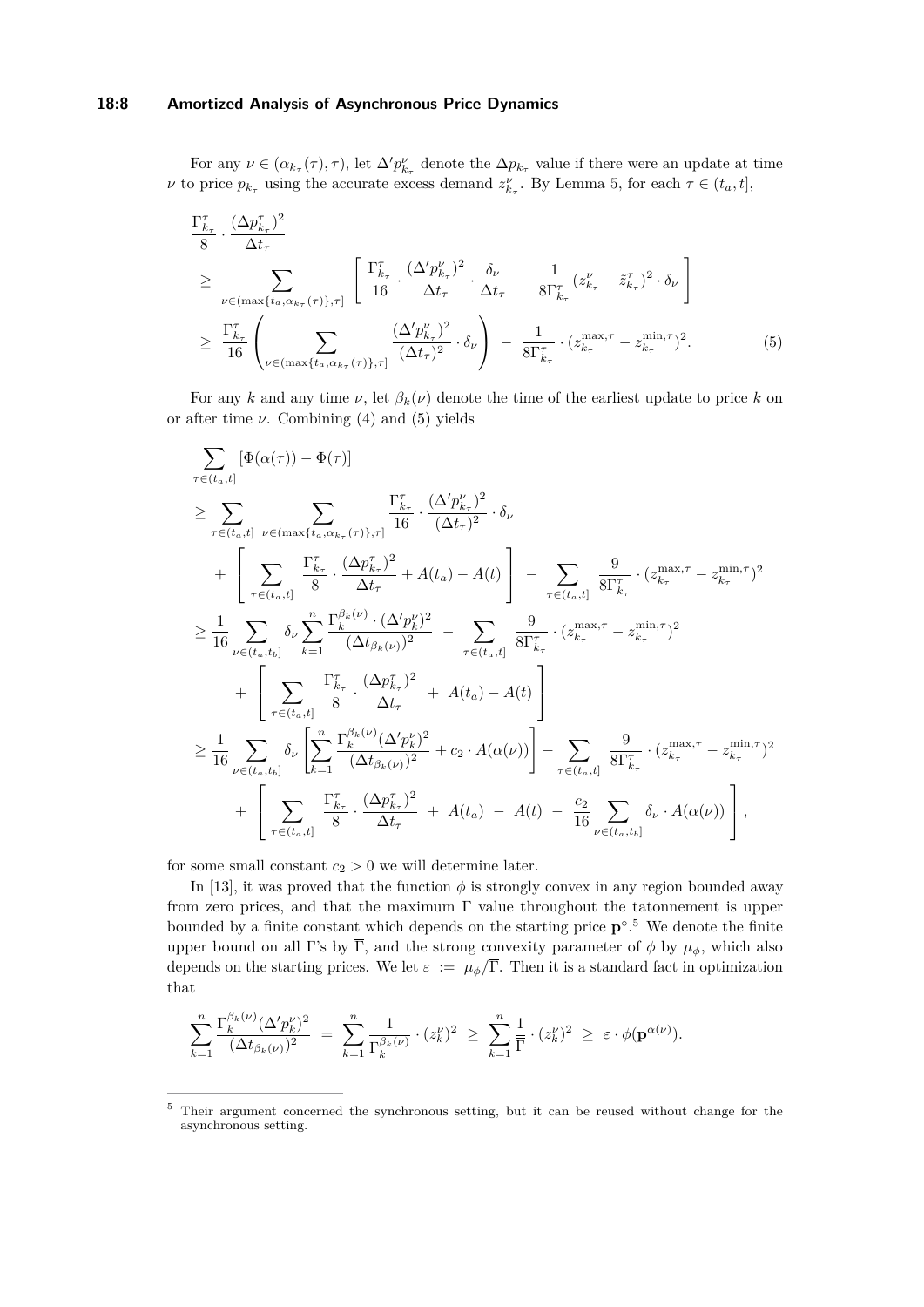Setting  $\varepsilon' = \min\{\varepsilon, c_2\}/16$  yields

<span id="page-8-0"></span>
$$
\sum_{\tau \in (t_a, t]} [\Phi(\alpha(\tau)) - \Phi(\tau)]
$$
\n
$$
\geq \varepsilon' \sum_{\nu \in (t_a, t_b]} \delta_{\nu} \cdot \Phi(\alpha(\nu)) - \sum_{\tau \in (t_a, t]} \frac{9}{8\Gamma_{k_{\tau}}^{\tau}} \cdot (z_{k_{\tau}}^{\max, \tau} - z_{k_{\tau}}^{\min, \tau})^2
$$
\n
$$
+ \left[ \sum_{\tau \in (t_a, t]} \frac{\Gamma_{k_{\tau}}^{\tau}}{8} \cdot \frac{(\Delta p_{k_{\tau}}^{\tau})^2}{\Delta t_{\tau}} + A(t_a) - A(t) - \frac{c_2}{16} \sum_{\nu \in (t_a, t_b]} \delta_{\nu} \cdot A(\alpha(\nu)) \right].
$$
\n(6)

In the subsections below, we will prove that for a suitable choice of the  $\Gamma$  parameters and  $c_1, c_2$ , the final two terms of [\(6\)](#page-8-0), in sum, are non-negative. Also, we will show that  $\Phi$  is decreasing over time. With these, the above inequality implies that

$$
\Phi(t_a) - \Phi(t) = \sum_{\tau \in (t_a, t]} [\Phi(\alpha(\tau)) - \Phi(\tau)] \geq \varepsilon' \sum_{\nu \in (t_a, t_b]} \delta_{\nu} \cdot \Phi(\alpha(\nu)) \geq \varepsilon' \cdot \Phi(t),
$$

and hence  $\Phi(t) \leq \Phi(t_a)/(1+\varepsilon')$ . By iterating this (note that  $t > t_a \geq t-3$ ), we obtain

$$
\phi(\mathbf{p}^t) \ \leq \ \Phi(t) \ \leq \ (1+\varepsilon')^{-(t/3-1)} \cdot \Phi(0) \ = \ (1+\varepsilon')^{-(t/3-1)} \cdot \phi(\mathbf{p}^\circ),
$$

thus demonstrating linear convergence.

## **4.1 Φ is a Decreasing Function**

For any time *τ* at which there is an update, by Lemma [3](#page-6-0) and the definition of *A*, we have

$$
\Phi(\alpha(\tau)) - \Phi(\tau) \n\geq \frac{\Gamma_{k_{\tau}}^{\tau}}{4} \cdot \frac{(\Delta p_{k_{\tau}}^{\tau})^2}{\Delta t_{\tau}} - \frac{1}{\Gamma_{k_{\tau}}^{\tau}} (z_{k_{\tau}}^{\tau} - \tilde{z}_{k_{\tau}}^{\tau})^2 \cdot \Delta t_{\tau} + c_1 \sum_{\nu \in (\alpha_{k_{\tau}}(\tau), \tau)} L_{k_{\nu}k_{\tau}}^{[\nu, \nu+1]} \cdot \frac{p_{k_{\tau}}^{\tau}}{p_{k_{\nu}}^{\nu-}} \cdot \frac{(\Delta p_{k_{\nu}}^{\nu})^2}{\Delta t_{\nu}} \n- 2c_1 \sum_{k \neq k_{\tau}} L_{k_{\tau},k}^{[\tau, \tau+1]} \cdot \frac{p_{k_{\tau}}^{\tau}}{p_{k_{\tau}}^{\tau-}} \cdot \frac{(\Delta p_{k_{\tau}}^{\tau})^2}{\Delta t_{\tau}}.
$$

Next,

$$
\left(z_{k_{\tau}}^{\max,\tau} - z_{k_{\tau}}^{\min,\tau}\right)^{2}
$$
\n
$$
\leq \left(\sum_{\nu \in (\alpha_{k_{\tau}}(\tau),\tau)} L_{k_{\nu},k_{\tau}}^{[\nu,\tau]} \left| \Delta p_{k_{\nu}}^{\nu} \right| \right)^{2}
$$
\n
$$
= \left(\sum_{\nu \in (\alpha_{k_{\tau}}(\tau),\tau)} \left( L_{k_{\nu},k_{\tau}}^{[\nu,\tau]} \cdot \Delta t_{\nu} \cdot \frac{p_{k_{\nu}}^{\nu-}}{p_{k_{\tau}}^{\nu-}} \right) \cdot \left( \frac{\left| \Delta p_{k_{\nu}}^{\nu} \right|}{\Delta t_{\nu}} \cdot \frac{p_{k_{\tau}}^{\nu-}}{p_{k_{\nu}}^{\nu-}} \right) \right)^{2}
$$
\n
$$
\leq \left(\sum_{\nu \in (\alpha_{k_{\tau}}(\tau),\tau)} L_{k_{\nu},k_{\tau}}^{[\nu,\tau]} \cdot \Delta t_{\nu} \cdot \frac{p_{k_{\nu}}^{\nu-}}{p_{k_{\tau}}^{\nu-}} \right) \left(\sum_{\nu \in (\alpha_{k_{\tau}}(\tau),\tau)} L_{k_{\nu},k_{\tau}}^{[\nu,\tau]} \cdot \frac{p_{k_{\tau}}^{\nu-}}{p_{k_{\nu}}^{\nu-}} \cdot \frac{\left( \Delta p_{k_{\nu}}^{\nu} \right)^{2}}{\Delta t_{\nu}} \right)
$$
\n(by Lemma 4)\n
$$
\leq \left(\sum_{\nu \in (\alpha_{k_{\tau}}(\tau),\tau)} L_{k_{\nu},k_{\tau}}^{[\alpha_{k_{\tau}}(\tau),\tau]} \cdot \Delta t_{\nu} \cdot \frac{p_{k_{\nu}}^{\nu-}}{p_{k_{\tau}}^{\tau-}} \right) \left(\sum_{\nu \in (\alpha_{k_{\tau}}(\tau),\tau)} L_{k_{\nu},k_{\tau}}^{[\nu,\nu+1]} \cdot \frac{p_{k_{\tau}}^{\tau-}}{p_{k_{\nu}}^{\nu-}} \cdot \frac{\left( \Delta p_{k_{\nu}}^{\nu} \right)^{2}}{\Delta t_{\nu}} \right). (7)
$$

<span id="page-8-1"></span>**E S A 2 0 1 8**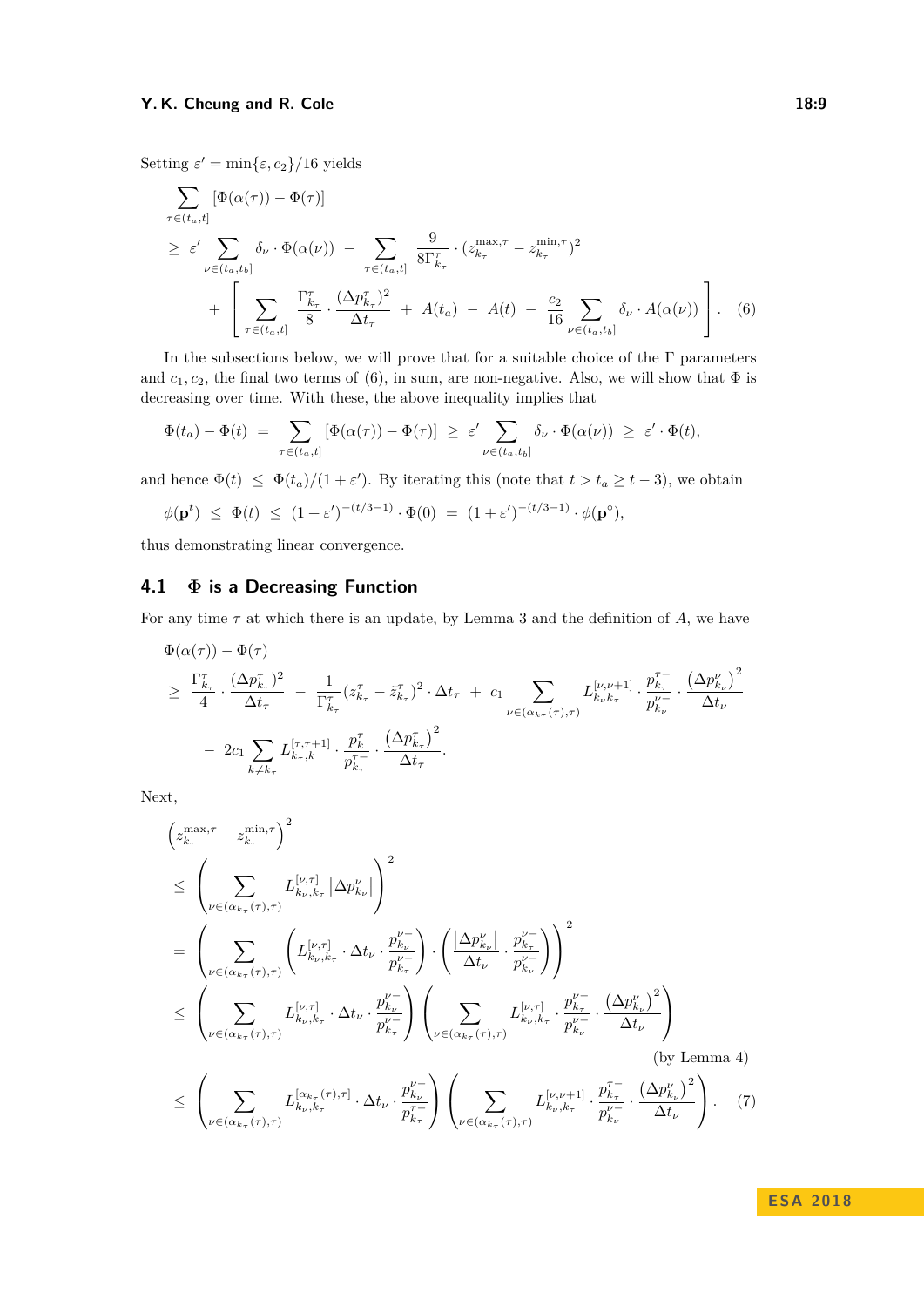#### **18:10 Amortized Analysis of Asynchronous Price Dynamics**

Combining the above two equations and recalling that  $\Delta t_{\tau} \leq 1$  yields

$$
\Phi(\alpha(\tau)) - \Phi(\tau) \n\geq \left( \frac{\Gamma_{k_{\tau}}^{\tau}}{4} - 2c_{1} \sum_{k \neq k_{\tau}} L_{k_{\tau},k}^{[\tau,\tau+1]} \cdot \frac{p_{k}^{\tau}}{p_{k_{\tau}}^{\tau-}} \right) \frac{\left(\Delta p_{k_{\tau}}^{\tau}\right)^{2}}{\Delta t_{\tau}} \n+ \left( c_{1} - \frac{1}{\Gamma_{k_{\tau}}^{\tau}} \sum_{\nu \in (\alpha_{k_{\tau}}(\tau),\tau)} L_{k_{\nu},k_{\tau}}^{[\alpha_{k_{\tau}}(\tau),\tau]} \cdot \Delta t_{\nu} \cdot \frac{p_{k_{\nu}}^{\nu-}}{p_{k_{\tau}}^{\tau-}} \right) \n\cdot \left( \sum_{\nu \in (\alpha_{k_{\tau}}(\tau),\tau)} L_{k_{\nu},k_{\tau}}^{[\nu,\nu+1]} \cdot \frac{p_{k_{\tau}}^{\tau-}}{p_{k_{\nu}}^{\nu-}} \cdot \frac{\left(\Delta p_{k_{\nu}}^{\nu}\right)^{2}}{\Delta t_{\nu}} \right).
$$
\n(8)

Thus, for Φ to be decreasing, we impose the following conditions (the second one is stronger than what is needed at this point):

<span id="page-9-0"></span>
$$
\Gamma_{k_{\tau}}^{\tau} \geq 8c_{1} \sum_{k \neq k_{\tau}} L_{k_{\tau},k}^{[\tau,\tau+1]} \cdot \frac{p_{k}^{\tau}}{p_{k_{\tau}}^{\tau-}} \quad \text{and} \quad \Gamma_{k_{\tau}}^{\tau} \geq \frac{2}{c_{1}} \sum_{\nu \in (\alpha_{k_{\tau}}(\tau),\tau)} L_{k_{\nu},k_{\tau}}^{[\alpha_{k_{\tau}}(\tau),\tau]} \cdot \Delta t_{\nu} \cdot \frac{p_{k_{\nu}}^{\nu-}}{p_{k_{\tau}}^{\tau-}}. \tag{9}
$$

## **4.2 The Sum of the Last Two Terms in** [\(6\)](#page-8-0) **is Non-negative**

It remains to show that the sum of the last two terms in [\(6\)](#page-8-0) is non-negative, i.e.,

<span id="page-9-1"></span>
$$
\sum_{\tau \in (t_a, t]} \frac{\Gamma_{k_{\tau}}^{\tau}}{8} \cdot \frac{(\Delta p_{k_{\tau}}^{\tau})^2}{\Delta t_{\tau}} - \frac{c_2}{16} \sum_{\nu \in (t_a, t_b]} \delta_{\nu} \cdot A(\alpha(\nu)) + A(t_a) - A(t) \ge \sum_{\tau \in (t_a, t]} \frac{9}{8\Gamma_{k_{\tau}}^{\tau}} \cdot (z_{k_{\tau}}^{\max, \tau} - z_{k_{\tau}}^{\min, \tau})^2.
$$
\n(10)

We first simplify the LHS using the definition of *A*:

$$
\sum_{\tau \in (t_a, t]} \frac{\Gamma_{k_{\tau}}^{\tau}}{8} \cdot \frac{(\Delta p_{k_{\tau}}^{\tau})^2}{\Delta t_{\tau}} - \frac{c_2}{16} \sum_{\nu \in (t_a, t_b]} \delta_{\nu} \cdot A(\alpha(\nu)) + A(t_a) - A(t) \n\geq \sum_{\tau \in (t_a, t]} \frac{\Gamma_{k_{\tau}}^{\tau}}{8} \cdot \frac{(\Delta p_{k_{\tau}}^{\tau})^2}{\Delta t_{\tau}} - \frac{c_2}{16} \sum_{\nu \in (t_a - 1, t_b]} 4c_1 \sum_{k \neq k_{\nu}} L_{k_{\nu}, k}^{[\nu, \nu + 1]} \cdot \frac{p_k^{\nu}}{p_{k_{\nu}}^{\nu -}} \cdot \frac{(\Delta p_{k_{\nu}}^{\nu})^2}{\Delta t_{\nu}} \n+ c_1 \sum_{\nu \in (t_a - 1, t_a]} \sum_{k \neq k_{\nu}} L_{k_{\nu}, k}^{[\nu, \nu + 1]} \cdot \frac{p_k^{\nu}}{p_{k_{\nu}}^{\nu -}} \cdot \frac{(\Delta p_{k_{\nu}}^{\nu})^2}{\Delta t_{\nu}} \n- 2c_1 \sum_{\nu \in (t - 1, t]} \sum_{k \neq k_{\nu}} L_{k_{\nu}, k}^{[\nu, \nu + 1]} \cdot \frac{p_k^{\nu}}{p_{k_{\nu}}^{\nu -}} \cdot \frac{(\Delta p_{k_{\nu}}^{\nu})^2}{\Delta t_{\nu}} \n+ \sum_{\tau \in (t_a, t]} \left[ \frac{\Gamma_{k_{\tau}}^{\tau}}{8} - \left( \frac{c_1 c_2}{4} + 2c_1 \right) \sum_{k \neq k_{\tau}} L_{k_{\tau}, k}^{[\tau, \tau + 1]} \cdot \frac{p_k^{\tau}}{p_{k_{\tau}}^{\tau -}} \right] \cdot \frac{(\Delta p_{k_{\tau}}^{\tau})^2}{\Delta t_{\tau}} \right]
$$

By imposing the requirement that  $\Gamma^{\tau}_{k_{\tau}} \ge 8c_3 \sum_{k \neq k_{\tau}} L_{k_{\tau},k}^{[\tau,\tau+1]} \cdot \frac{p_k^{\tau}}{p_{k_{\tau}}^{\tau-}}$ , for some constant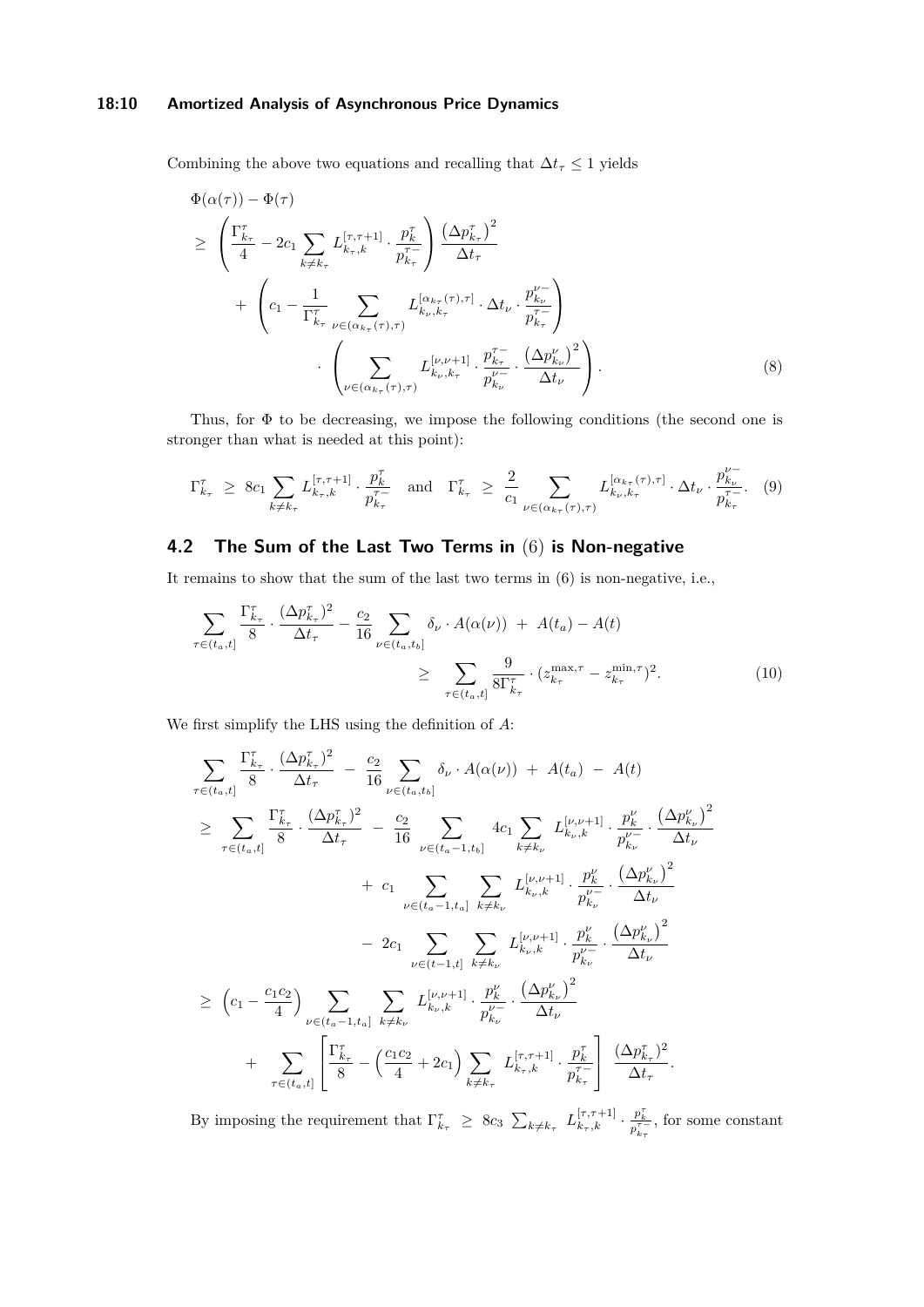$c_3 > 0$  which we will determine later, we obtain

$$
\sum_{\tau \in (t_a, t]} \frac{\Gamma_{k_{\tau}}^{\tau} (\Delta p_{k_{\tau}}^{\tau})^2}{8} - \frac{c_2}{16} \sum_{\nu \in (t_a, t_b]} \delta_{\nu} \cdot A(\alpha(\nu)) + A(t_a) - A(t) \n\geq \min \Big\{ c_1 - \frac{c_1 c_2}{4} , c_3 - \frac{c_1 c_2}{4} - 2c_1 \Big\} \cdot \sum_{\tau \in (t_a - 1, t]} \sum_{k \neq k_{\tau}} L_{k_{\tau}, k}^{[\tau, \tau + 1]} \cdot \frac{p_k^{\tau}}{p_{k_{\tau}}^{\tau -}} \frac{(\Delta p_{k_{\tau}}^{\tau})^2}{\Delta t_{\tau}}.
$$

On the other hand, by [\(7\)](#page-8-1) and by the second condition imposed in [\(9\)](#page-9-0),

$$
\sum_{\tau \in (t_a, t]} \frac{9}{8\Gamma_{k_{\tau}}^{\tau}} \cdot (z_{k_{\tau}}^{\max, \tau} - z_{k_{\tau}}^{\min, \tau})^2 \leq \frac{9c_1}{16} \sum_{\tau \in (t_a, t]} \sum_{\nu \in (\alpha_{k_{\tau}}(\tau), \tau)} L_{k_{\nu}, k_{\tau}}^{[\nu, \nu+1]} \cdot \frac{p_{k_{\tau}}^{\tau -}}{p_{k_{\nu}}^{\nu -}} \cdot \frac{(\Delta p_{k_{\nu}}^{\nu})^2}{\Delta t_{\nu}} \n= \frac{9c_1}{16} \sum_{\tau \in (t_a, t]} \sum_{\nu \in (\alpha_{k_{\tau}}(\tau), \tau)} L_{k_{\nu}, k_{\tau}}^{[\nu, \nu+1]} \cdot \frac{p_{k_{\tau}}^{\nu}}{p_{k_{\nu}}^{\nu}} \cdot \frac{(\Delta p_{k_{\nu}}^{\nu})^2}{\Delta t_{\nu}} \n\leq \frac{9c_1}{16} \sum_{\nu \in (t_a - 1, t]} \sum_{k \neq k_{\nu}} L_{k_{\nu}, k}^{[\nu, \nu+1]} \cdot \frac{p_{k}^{\nu}}{p_{k_{\nu}}^{\nu -}} \cdot \frac{(\Delta p_{k_{\nu}}^{\nu})^2}{\Delta t_{\nu}}.
$$

By the above two inequalities, to satisfy [\(10\)](#page-9-1), it suffices to have  $\frac{9c_1}{16} \le \min \left\{ c_1 - \frac{c_1 c_2}{4} \right\}$  $c_3 - \frac{c_1 c_2}{4} - 2c_1$ . There are multiple possible choices for  $c_1, c_2, c_3$ . We choose  $c_3 = 21c_1/8$ and  $c_2 = 1/4$ . To summarize, we need the Γ parameters to satisfy

<span id="page-10-0"></span>
$$
\Gamma_{k_{\tau}}^{\tau} \geq 21c_1 \sum_{k \neq k_{\tau}} L_{k_{\tau},k}^{[\tau,\tau+1]} \cdot \frac{p_k^{\tau}}{p_{k_{\tau}}^{\tau-}} \text{ and } \Gamma_{k_{\tau}}^{\tau} \geq \frac{2}{c_1} \sum_{\nu \in (\alpha_{k_{\tau}}(\tau),\tau)} L_{k_{\nu},k_{\tau}}^{[\alpha_{k_{\tau}}(\tau),\tau]} \cdot \Delta t_{\nu} \cdot \frac{p_{k_{\nu}}^{\nu-}}{p_{k_{\tau}}^{\tau-}}. (11)
$$

Our remaining tasks are to derive upper bounds on the two summations in [\(11\)](#page-10-0).

## **4.3 Upper Bounds on the Local Lipschitz Parameters, and Determining the Γ's**

Suppose in a Fisher market with buyers having CES utility functions, each buyer *i* has a budget of  $e_i$ , and her CES utility function has parameter  $\rho_i$ . For each *i*, let  $\theta_i := \rho_i/(\rho_i - 1)$ . As we have discussed in Section [2,](#page-3-1) at any given price vector  $\mathbf{p} \in \mathbb{R}_+^n$ , buyer *i* computes the demand-maximizing bundle of goods costing at most  $e_i$ ; we let  $x_{i\ell}(\mathbf{p})$  denote buyer *i*'s demand for good  $\ell$  at price vector **p**.

In a Fisher market with buyers having complementary-CES utility functions, the following properties are well-known. (See [\[14\]](#page-12-4).)

**1.** For any  $k \neq j$ ,

$$
\left|\frac{\partial^2 \phi}{\partial p_j \ \partial p_k}(\mathbf{p})\right| = \sum_{i=1}^m \frac{\theta_i \ x_{ij}(\mathbf{p}) \ x_{ik}(\mathbf{p})}{e_i} \leq \sum_{i=1}^m \frac{x_{ij}(\mathbf{p}) \ x_{ik}(\mathbf{p})}{e_i}.
$$

**2.** Given positive price vector **p**, for any  $0 < r_1 < r_2$ , let **p**' be prices such that for all  $\ell$ ,  $r_1 p_\ell \leq p'_\ell \leq r_2 p_\ell$ . Then for all  $\ell$ ,  $\frac{1}{r_2} x_\ell(\mathbf{p}) \leq x_\ell(\mathbf{p}') \leq \frac{1}{r_1} x_\ell(\mathbf{p})$ .

<span id="page-10-1"></span> $\blacktriangleright$  **Lemma 6.** *If the parameter*  $\lambda$  *in update rule* [\(2\)](#page-4-1) *is at most* 1/10*, then* 

$$
\sum_{k \neq k_{\tau}} L_{k_{\tau},k}^{[\tau,\tau+1]} \cdot \frac{p_k^{\tau}}{p_{k_{\tau}}^{\tau-}} \leq e^{4\lambda(\lambda+1)} \cdot \frac{x_{k_{\tau}}(\mathbf{p}^{\tau-})}{p_{k_{\tau}}^{\tau-}}
$$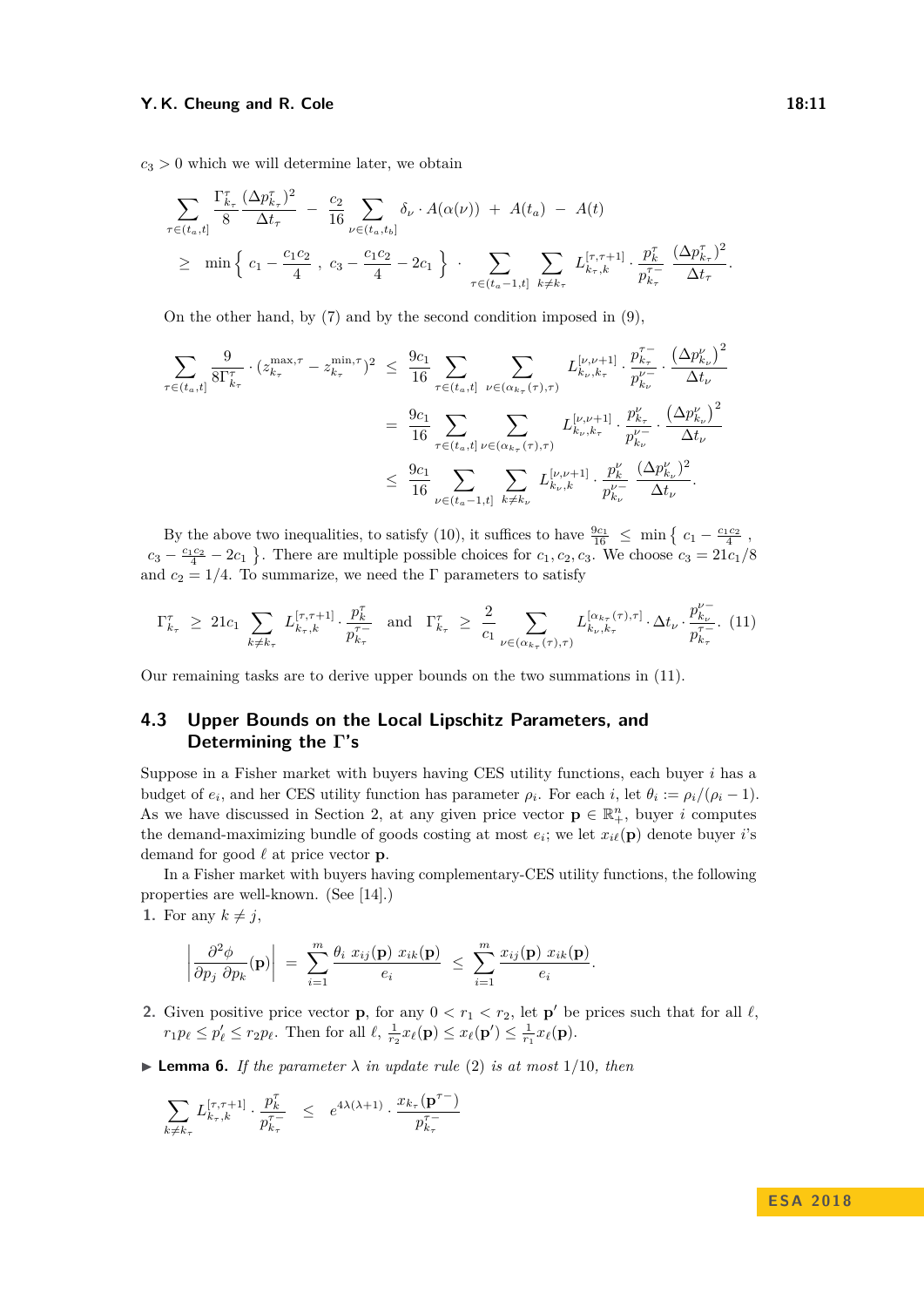#### **18:12 Amortized Analysis of Asynchronous Price Dynamics**

*and*

$$
\sum_{\nu \in (\alpha_{k_{\tau}}(\tau), \tau)} L_{k_{\nu}, k_{\tau}}^{[\alpha_{k_{\tau}}(\tau), \tau]} \cdot \Delta t_{\nu} \cdot \frac{p_{k_{\nu}}^{\nu-}}{p_{k_{\tau}}^{\tau-}} \leq 2e^{8\lambda(\lambda+1)} \cdot \frac{x_{k_{\tau}}(\mathbf{p}^{\tau-})}{p_{k_{\tau}}^{\tau-}}.
$$

**Proof.** Let  $\lambda' = 2\lambda(\lambda + 1)$ . Since  $\lambda \leq 1/10$ , it is easy to observe that for any  $\nu \in [\tau, \tau + 1]$ and for any  $k$  (including coordinate  $k_{\tau}$ ),

<span id="page-11-0"></span>
$$
e^{-\lambda'} \cdot p_k^{\tau -} \leq p_k^{\nu} \leq e^{\lambda'} \cdot p_k^{\tau -}, \tag{12}
$$

on noting that the  $\Delta t_{\nu}$  terms span up to 2 time units.

Accordingly, let  $\tilde{P} := \left\{ (\tilde{p}_1, \tilde{p}_2, \dots, \tilde{p}_n) \middle| \forall k \in [n], e^{-\lambda'} \cdot p_k^{\tau -} \leq \tilde{p}_k \leq e^{\lambda'} \cdot p_k^{\tau -} \right\}$ . Then,

$$
\sum_{k \neq k_{\tau}} L_{k_{\tau},k}^{[\tau,\tau+1]} \cdot \frac{p_k^{\tau}}{p_{k_{\tau}}^{\tau-}} \leq \frac{1}{p_{k_{\tau}}^{\tau-}} \sum_{k \neq k_{\tau}} \left( \max_{\tilde{p} \in \tilde{P}} \left| \frac{\partial^2 \phi}{\partial p_{k_{\tau}} \partial p_k}(\tilde{p}) \right| \right) \cdot p_k^{\tau} \n\leq \frac{1}{p_{k_{\tau}}^{\tau-}} \sum_{k \neq k_{\tau}} \sum_{i=1}^m \frac{(e^{\lambda'} x_{ik_{\tau}}(\mathbf{p}^{\tau-})) \cdot (e^{\lambda'} x_{ik}(\mathbf{p}^{\tau-}))}{e_i} \cdot p_k^{\tau-} \qquad \text{(by Properties 1 and 2)} \n< \frac{e^{2\lambda'}}{2} \sum_{k=1}^m x_{ik_{\tau}}(\mathbf{p}^{\tau-}) \sum_{k=1}^m \frac{x_{ik}(\mathbf{p}^{\tau-}) \cdot p_k^{\tau-}}{e_i} \tag{13}
$$

<span id="page-11-1"></span>
$$
\leq \frac{e^{2\lambda}}{p_{k_{\tau}}^{\tau-}} \sum_{i=1} x_{ik_{\tau}} (\mathbf{p}^{\tau-}) \sum_{k \neq k_{\tau}} \frac{x_{ik}(\mathbf{p}^{\prime}) \cdot p_{k}}{e_{i}}
$$
\n
$$
\leq \frac{e^{2\lambda'}}{p_{k_{\tau}}^{\tau-}} \sum_{i=1}^{m} x_{ik_{\tau}} (\mathbf{p}^{\tau-}) \qquad \text{(the second summation } \leq 1 \text{, due to the budget constraint)}
$$
\n
$$
= e^{2\lambda'} \cdot \frac{x_{k_{\tau}}(\mathbf{p}^{\tau-})}{p_{k_{\tau}}^{\tau-}}. \tag{14}
$$

For the time range  $\nu \in [\alpha_{k_{\tau}}(\tau), \tau]$ , inequality [\(12\)](#page-11-0) also holds. Thus,

$$
\sum_{\nu \in (\alpha_{k_{\tau}}(\tau), \tau)} L_{k_{\nu}, k_{\tau}}^{[\alpha_{k_{\tau}}(\tau), \tau]} \cdot \Delta t_{\nu} \cdot \frac{p_{k_{\nu}}^{\nu-}}{p_{k_{\tau}}^{\tau-}} \n\leq \frac{1}{p_{k_{\tau}}^{\tau-}} \sum_{\nu \in (\alpha_{k_{\tau}}(\tau), \tau)} L_{k_{\nu}, k_{\tau}}^{[\alpha_{k_{\tau}}(\tau), \tau]} \cdot \Delta t_{\nu} \cdot e^{2\lambda'} \cdot p_{k_{\nu}}^{\tau-} \n\leq \frac{e^{2\lambda'}}{p_{k_{\tau}}^{\tau-}} \sum_{k \neq k_{\tau}} L_{k, k_{\tau}}^{[\alpha_{k_{\tau}}(\tau), \tau]} \cdot p_{k}^{\tau-} \cdot \sum_{\nu \in (\alpha_{k_{\tau}}(\tau), \tau)} \Delta t_{\nu} \n\leq \frac{2e^{2\lambda'}}{p_{k_{\tau}}^{\tau-}} \sum_{k \neq k_{\tau}} L_{k, k_{\tau}}^{[\alpha_{k_{\tau}}(\tau), \tau]} \cdot p_{k}^{\tau-}.
$$
 (observe that the  $\sum_{\nu} \Delta t_{\nu}$  term is at most 2)

The summation  $\sum_{k \neq k_{\tau}} L_{k,k_{\tau}}^{[\alpha_{k_{\tau}}(\tau),\tau]}$  $\left[ \alpha_{k,\tau}(\tau), \tau \right] \cdot p_k^{\tau-}$  above can be bounded as in [\(14\)](#page-11-1), yielding an upper bound of  $e^{2\lambda'} \cdot x_{k_{\tau}}(\mathbf{p}^{\tau-})$ .

To conclude, by [\(11\)](#page-10-0) and Lemma [6,](#page-10-1) it suffices to have:

$$
\frac{1}{\lambda p_{k_{\tau}}^{\tau-}} \cdot \max\{1, \tilde{z}_{k_{\tau}}\} = \Gamma_{k_{\tau}}^{\tau} \ge \max\left\{21c_1e^{4\lambda(\lambda+1)}, \frac{4}{c_1} \cdot e^{8\lambda(\lambda+1)}\right\} \cdot \frac{x_{k_{\tau}}(p^{\tau-})}{p_{k_{\tau}}^{\tau-}},
$$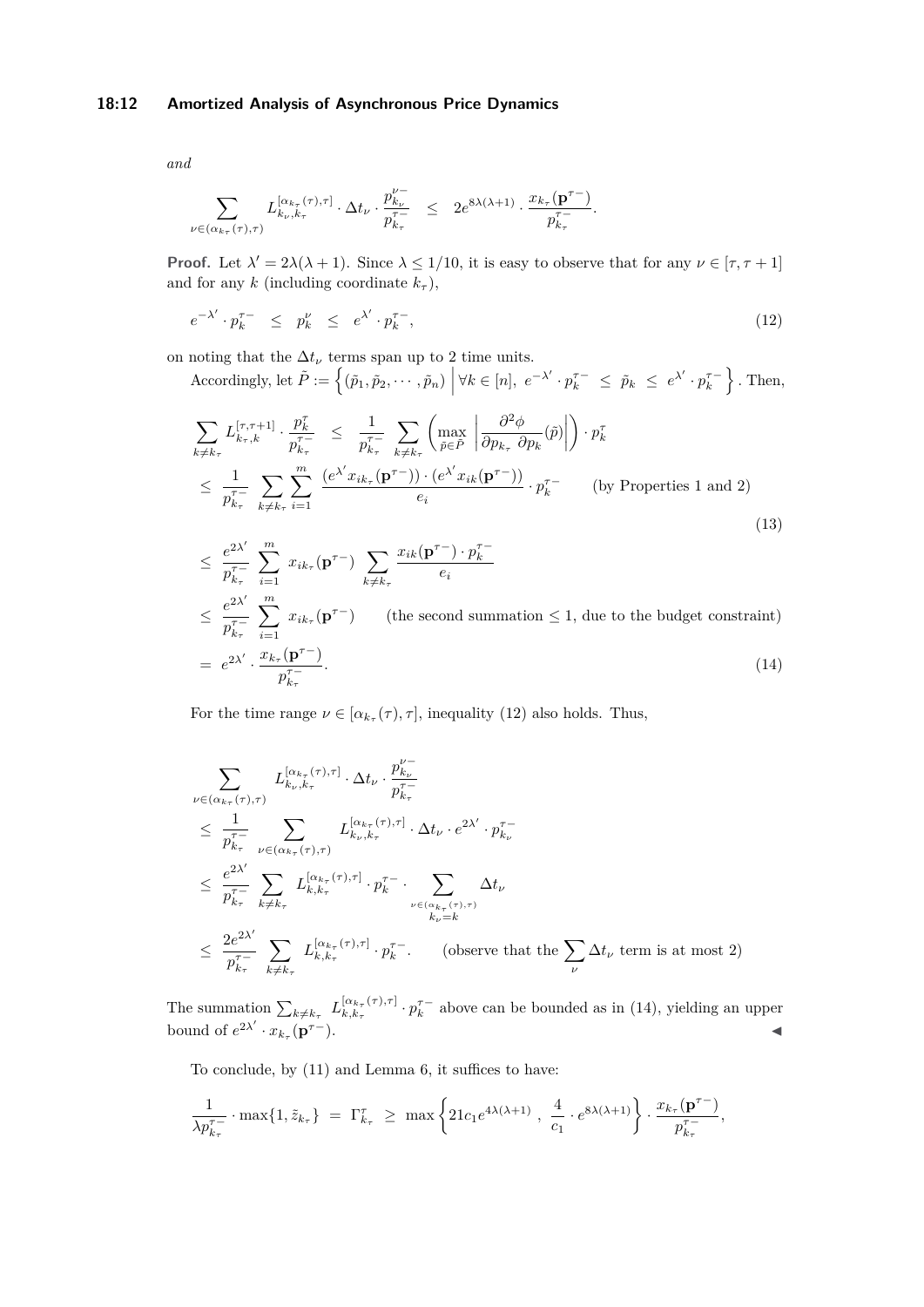$\text{or equivalently, } \lambda \cdot \max\left\{21c_1e^{4\lambda(\lambda+1)} , \frac{4}{c_1} \cdot e^{8\lambda(\lambda+1)}\right\} \leq \frac{\max\{1,\tilde{z}_{k_{\tau}}\}}{x_{k_{\tau}}(\mathbf{p}^{\tau-1})}$  $\frac{\max\{1, z_{k_{\tau}}\}}{x_{k_{\tau}}(\mathbf{p}^{\tau-})}$ . The minimum possible value of the RHS above is  $1/(2e^{2\lambda(\lambda+1)})$ . Thus, we need that

$$
\lambda \cdot \max\left\{ 42 c_1 e^{6\lambda(\lambda+1)} \ , \ \frac{8}{c_1} \cdot e^{10\lambda(\lambda+1)} \right\} \ \leq \ 1.
$$

We choose  $c_1$  such that the two parameters in the max are equal, i.e.,  $c_1 = \frac{2}{\sqrt{21}} \cdot e^{2\lambda(\lambda+1)}$ . Then the above inequality reduces to  $4\sqrt{21} \cdot \lambda \cdot e^{8\lambda(\lambda+1)} \leq 1$ ;  $\lambda \leq 1/25.5$  suffices.

#### **References**

- <span id="page-12-14"></span>**1** Carlos Alós-Ferrer and Nick Netzer. The logit-response dynamics. *Games and Economic Behavior*, 68(2):413–427, 2010.
- <span id="page-12-3"></span>**2** Kenneth J. Arrow, H. D. Block, and Leonid Hurwicz. On the stability of competitive equilibrium, ii. *Econometrica*, 27(1):82–109, 1959.
- <span id="page-12-10"></span>**3** Petra Berenbrink, Tom Friedetzky, Leslie Ann Goldberg, Paul W. Goldberg, Zengjian Hu, and Russell A. Martin. Distributed selfish load balancing. *SIAM J. Comput.*, 37(4):1163– 1181, 2007. [doi:10.1137/060660345](http://dx.doi.org/10.1137/060660345).
- <span id="page-12-7"></span>**4** Benjamin Birnbaum, Nikhil R. Devanur, and Lin Xiao. Distributed algorithms via gradient descent for fisher markets. In *Proceedings of the 12th ACM Conference on Electronic Commerce*, EC '11, pages 127–136. ACM, 2011. [doi:10.1145/1993574.1993594](http://dx.doi.org/10.1145/1993574.1993594).
- <span id="page-12-13"></span>**5** Lawrence E. Blume. The statistical mechanics of strategic interaction. *Games and Economic Behavior*, 5(3):387–424, 1993.
- <span id="page-12-11"></span>**6** Bernard Chazelle. Natural algorithms. In *SODA*, pages 422–431, 2009.
- <span id="page-12-12"></span>**7** Bernard Chazelle. The dynamics of influence systems. In *FOCS*, pages 311–320, 2012.
- <span id="page-12-1"></span>**8** X. Chen, D. Dai, Y. Du, and S. H. Teng. Settling the complexity of arrow-debreu equilibria in markets with additively separable utilities. In *2009 50th Annual IEEE Symposium on Foundations of Computer Science*, pages 273–282, 2009. [doi:10.1109/FOCS.2009.29](http://dx.doi.org/10.1109/FOCS.2009.29).
- <span id="page-12-0"></span>**9** Xi Chen, Xiaotie Deng, and Shang-Hua Teng. Settling the complexity of computing twoplayer nash equilibria. *J. ACM*, 56(3):14:1–14:57, may 2009.
- <span id="page-12-2"></span>**10** Xi Chen, Dimitris Paparas, and Mihalis Yannakakis. The complexity of non-monotone markets. *J. ACM*, 64(3):20:1–20:56, 2017. [doi:10.1145/3064810](http://dx.doi.org/10.1145/3064810).
- <span id="page-12-6"></span>**11** Yun Kuen Cheung. *Analyzing Tatonnement Dynamics in Economics Markets*. PhD thesis, Courant Institute of Mathematical Sciences, New York University, Proquest Dissertations Publishing, 2014. Available at [https://cs.nyu.edu/media/publications/cheung\\_](https://cs.nyu.edu/media/publications/cheung_yunkuen.pdf) [yunkuen.pdf](https://cs.nyu.edu/media/publications/cheung_yunkuen.pdf).
- <span id="page-12-15"></span>**12** Yun Kuen Cheung and Richard Cole. Amortized analysis on asynchronous gradient descent. *CoRR*, abs/1412.0159, 2014.
- <span id="page-12-5"></span>**13** Yun Kuen Cheung, Richard Cole, and Nikhil Devanur. Tatonnement beyond gross substitutes? Gradient descent to the rescue. In *STOC*, pages 191–200, 2013. Full version available at [https://cims.nyu.edu/~ykcheung/publication/STOC13\\_full\\_paper.pdf](https://cims.nyu.edu/~ykcheung/publication/STOC13_full_paper.pdf). [doi:10.1145/2488608.2488633](http://dx.doi.org/10.1145/2488608.2488633).
- <span id="page-12-4"></span>**14** Yun Kuen Cheung, Richard Cole, and Ashish Rastogi. Tatonnement in ongoing markets of complementary goods. In *EC*, pages 337–354, 2012. [doi:10.1145/2229012.2229039](http://dx.doi.org/10.1145/2229012.2229039).
- <span id="page-12-8"></span>**15** Yun Kuen Cheung, Richard Cole, and Yixin Tao. Dynamics of distributed updating in fisher markets. In *Proceedings of the 2018 ACM Conference on Economics and Computation, Ithaca, NY, USA, June 18-22, 2018*, EC '18, pages 351–368, 2018. [doi:10.1145/3219166.](http://dx.doi.org/10.1145/3219166.3219189) [3219189](http://dx.doi.org/10.1145/3219166.3219189).
- <span id="page-12-9"></span>**16** Yun Kuen Cheung, Richard Cole, and Yixin Tao. A unified approach to analyzing asynchronous coordinate descent — standard and partitioned. *Submitted*, 2018.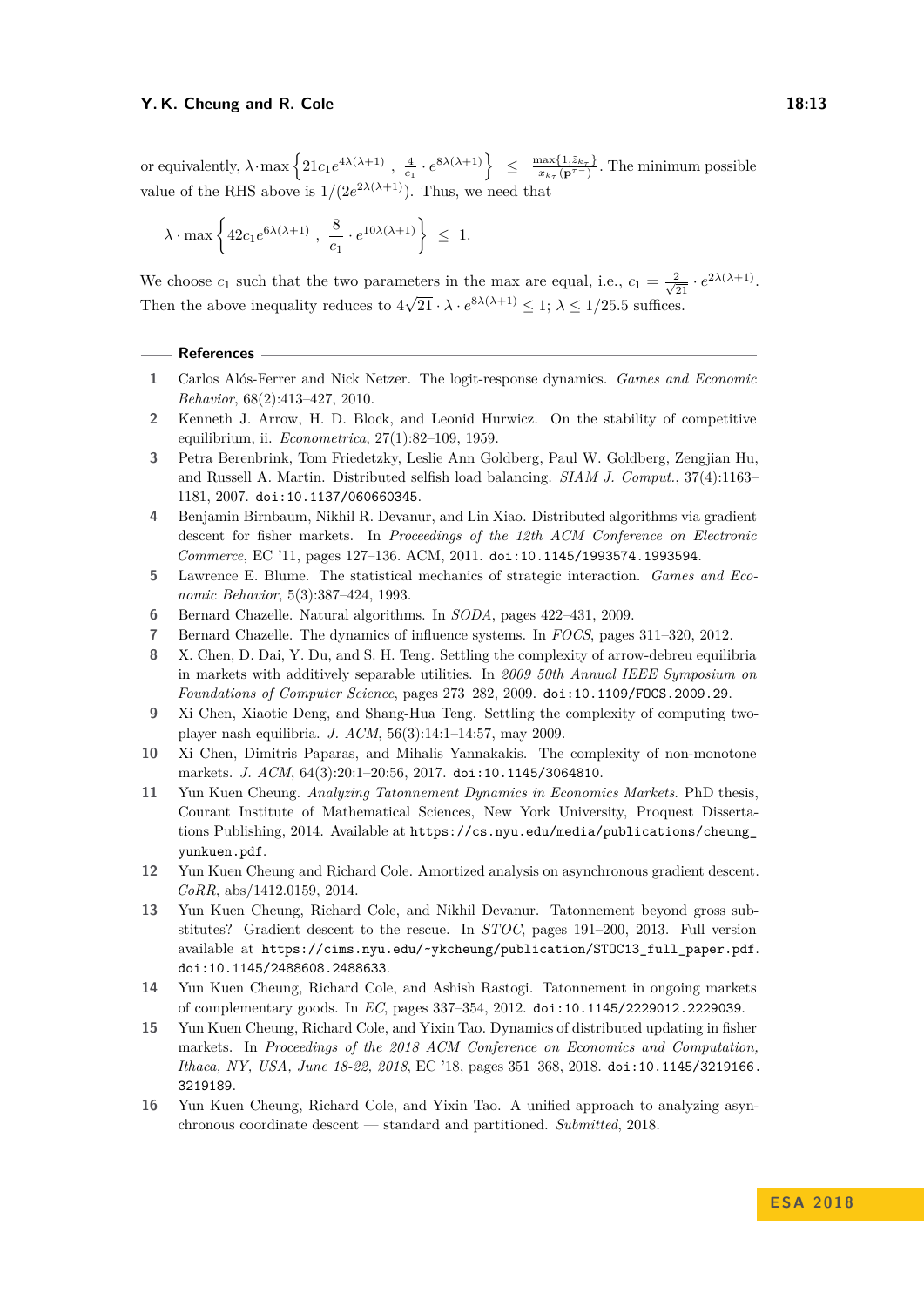#### **18:14 Amortized Analysis of Asynchronous Price Dynamics**

- <span id="page-13-8"></span>**17** Bruno Codenotti, Benton McCune, and Kasturi Varadarajan. Market equilibrium via the excess demand function. In *STOC*, pages 74–83, 2005. [doi:10.1145/1060590.1060601](http://dx.doi.org/10.1145/1060590.1060601).
- <span id="page-13-1"></span>**18** Bruno Codenotti, Amin Saberi, Kasturi Varadarajan, and Yinyu Ye. Leontief economies encode nonzero sum two-player games. In *Proceedings of the Seventeenth Annual ACM-SIAM Symposium on Discrete Algorithm*, SODA '06, pages 659–667. Society for Industrial and Applied Mathematics, 2006.
- <span id="page-13-9"></span>**19** Richard Cole and Lisa Fleischer. Fast-converging tatonnement algorithms for one-time and ongoing market problems. In *STOC*, pages 315–324, 2008. [doi:10.1145/1374376.](http://dx.doi.org/10.1145/1374376.1374422) [1374422](http://dx.doi.org/10.1145/1374376.1374422).
- <span id="page-13-10"></span>**20** Richard Cole, Lisa Fleischer, and Ashish Rastogi. Discrete price updates yield fast convergence in ongoing markets with finite warehouses. *CoRR*, 2010.
- <span id="page-13-0"></span>**21** Constantinos Daskalakis, Paul W. Goldberg, and Christos H. Papadimitriou. The complexity of computing a nash equilibrium. *SIAM J. Comput.*, 39(1):195–259, 2009.
- <span id="page-13-4"></span>**22** Nikhil R. Devanur, Christos H. Papadimitriou, Amin Saberi, and Vijay V. Vazirani. Market equilibrium via a primal-dual algorithm for a convex program. *J. ACM*, 55(5):22:1–22:18, 2008.
- <span id="page-13-7"></span>**23** Akitaka Dohtani. Global stability of the competitive economy involving complementary relations among commodities. *Journal of Mathematical Economics*, 22(1):73–83, 1993.
- <span id="page-13-6"></span>**24** Ran Duan and Kurt Mehlhorn. A combinatorial polynomial algorithm for the linear arrowdebreu market. *Inf. Comput.*, 243:112–132, 2015. [doi:10.1016/j.ic.2014.12.009](http://dx.doi.org/10.1016/j.ic.2014.12.009).
- <span id="page-13-16"></span>**25** Krishnamurthy Dvijotham, Yuval Rabani, and Leonard J. Schulman. Convergence of incentive-driven dynamics in fisher markets. In *Proceedings of the Twenty-Eighth Annual ACM-SIAM Symposium on Discrete Algorithms*, SODA '17, pages 554–567. Society for Industrial and Applied Mathematics, 2017.
- <span id="page-13-14"></span>**26** Eyal Even-Dar, Alexander Kesselman, and Yishay Mansour. Convergence time to nash equilibrium in load balancing. *ACM Trans. Algorithms*, 3(3):32, 2007. [doi:10.1145/](http://dx.doi.org/10.1145/1273340.1273348) [1273340.1273348](http://dx.doi.org/10.1145/1273340.1273348).
- <span id="page-13-3"></span>**27** K. Jain. A polynomial time algorithm for computing the arrow-debreu market equilibrium for linear utilities. In *Forty Fifth Annual IEEE Symposium on Foundations of Computer Science*, FOCS'04, pages pp. 286–294, Rome, Italy, 2004.
- <span id="page-13-12"></span>**28** Jonathan A. Kelner, Lorenzo Orecchia, Aaron Sidford, and Zeyuan Allen Zhu. A simple, combinatorial algorithm for solving SDD systems in nearly-linear time. In *STOC*, pages 911–920, 2013.
- <span id="page-13-13"></span>**29** Yin Tat Lee and Aaron Sidford. Efficient accelerated coordinate descent methods and faster algorithms for solving linear systems. In *FOCS*, pages 147–156, 2013.
- <span id="page-13-2"></span>**30** C. E. Lemke and J. T. Howson Jr. Equilibrium points of bimatrix games. *Journal of the Society for Industrial and Applied Mathematics*, 12(2):413–423, 1964.
- <span id="page-13-15"></span>**31** Jure Leskovec, Lars Backstrom, and Jon M. Kleinberg. Meme-tracking and the dynamics of the news cycle. In *KDD*, pages 497–506, 2009.
- <span id="page-13-17"></span>**32** Jason R. Marden and Jeff S. Shamma. Revisiting log-linear learning: Asynchrony, completeness and payoff-based implementation. *Games and Economic Behavior*, 75(2):788–808, 2012.
- <span id="page-13-5"></span>**33** James B. Orlin. Improved algorithms for computing Fisher's market clearing prices. In *Proceedings of the Forty Second Annual ACM Symposium on Theory of Computing*, STOC'10, pages 291–300, 2010.
- <span id="page-13-18"></span>**34** Siddharth Pal and Richard J. La. Simple learning in weakly acyclic games and convergence to Nash equilibria, 2015. URL: [http://www.ece.umd.edu/~hyongla/PAPERS/ALLERTON15.](http://www.ece.umd.edu/~hyongla/PAPERS/ALLERTON15.pdf) [pdf](http://www.ece.umd.edu/~hyongla/PAPERS/ALLERTON15.pdf).
- <span id="page-13-11"></span>**35** Christos H. Papadimitriou and Mihalis Yannakakis. An impossibility theorem for priceadjustment mechanisms. *PNAS*, 5(107):1854–1859, 2010.